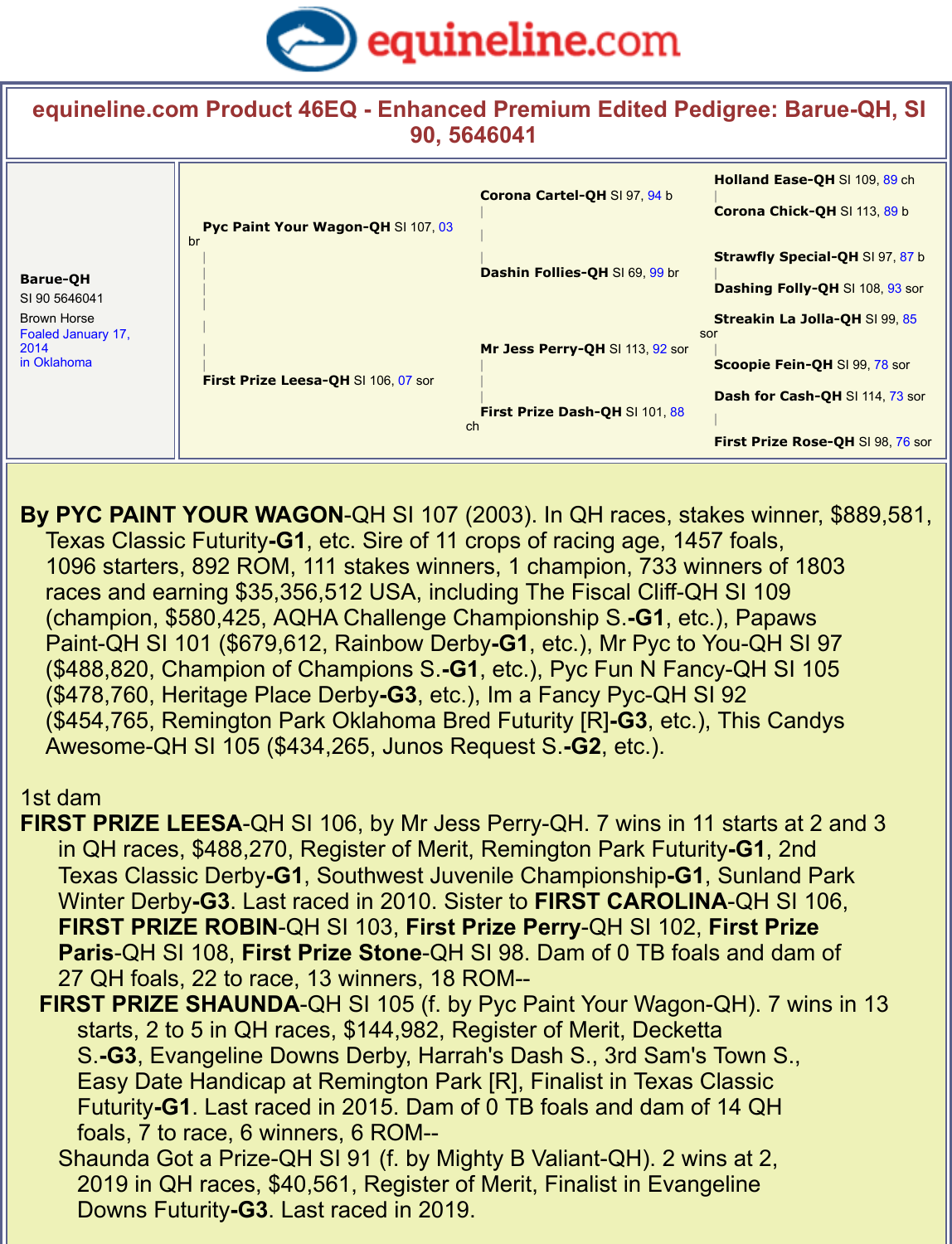- First Prize Shawn-QH SI 99 (g. by Tempting Dash-QH). Winner at 3, 2019 in QH races, \$39,298, Register of Merit, Finalist in Oklahoma Futurity**-G3**. Last raced in 2019.
- Shaunda N Prizes-QH SI 94 (f. by Mighty B Valiant-QH). Winner at 2 and 3, 2019 in QH races, \$30,647, Register of Merit. Last raced in 2019.
- Make Mine First-QH SI 87 (f. by Make It Anywhere-QH). Winner at 2 in QH races, \$22,059, Register of Merit. Last raced in 2019.
- Dominican-QH SI 102 (f. by Bodacious Dash-QH). 3 wins at 3, 2019 in QH races, \$12,320, Register of Merit. Last raced in 2019.
- Make Mine Separate-QH SI 99 (f. by Make It Anywhere-QH). Winner at 2, 2019 in QH races, \$11,900, Register of Merit. Last raced in 2019.
- **BARUE**-QH SI 90 (c. by Pyc Paint Your Wagon-QH). Stakes winner, see below. Last raced in 2017.
- **Leesa Gone Wild**-QH SI 97 (f. by Corona Cartel-QH). 2 wins at 2 in QH races, \$48,968, Register of Merit, 2nd Ruidoso Juvenile Challenge**-G3**, 3rd AQHA Juvenile Challenge Championship**-G2**. Last raced in 2014. Dam of 0 TB foals and dam of 4 QH foals, 2 to race, all winners, 2 ROM--
	- Leesas Smokin Hot-QH SI 96 (f. by Walk Thru Fire-QH). Winner at 2, placed at 3, 2019 in QH races, \$22,107, Register of Merit. Last raced in 2020.
	- Hot Lil Leesa-QH SI 93 (f. by Walk Thru Fire-QH). Winner at 2 in QH races, \$6,574, Register of Merit. Last raced in 2018.
- First Prize Leena-QH SI 99 (f. by Corona Cartel-QH). Winner at 2 in QH races, \$19,964, Register of Merit. Last raced in 2015. Dam of 0 TB foals and dam of 8 QH foals, 5 to race, 2 winners, 3 ROM--
	- First Prize Dez-QH SI 91 (g. by Desirio-QH). 3 wins at 2 and 3 in QH races, \$29,807, Register of Merit. Last raced in 2018.
	- First Prize Moya-QH SI 80 (g. by Freighttrain B-QH). Winner at 2, 2019 in QH races, \$13,453, Register of Merit. Last raced in 2019.
- E Catching Fire-QH SI 98 (f. by Pyc Paint Your Wagon-QH). 4 wins in 8 starts at 2 and 3 in QH races, \$62,652, Register of Merit. Last raced in 2017.
- Educated Runner-QH SI 107 (g. by Valiant Hero-QH). 2 wins at 3 in QH races, \$29,393, Register of Merit. Last raced in 2018.
- Lees Dasher-QH SI 94 (g. by One Dashing Eagle-QH). Winner at 2 and 3 in QH races, \$17,575, Register of Merit. Last raced in 2018.
- Cross Fit-QH SI 85 (c. by Pyc Paint Your Wagon-QH). Winner at 3 in QH races, \$16,659, Register of Merit. Last raced in 2016.
- First Prize Bonnie-QH SI 90 (f. by Pyc Paint Your Wagon-QH). 3 wins at 2 and 3 in QH races, \$15,089, Register of Merit. Last raced in 2017.
- First Prize Desirio-QH SI 91 (g. by Desirio-QH). Winner at 2 in QH races, \$9,301, Register of Merit. Last raced in 2017.
- First Prize Time-QH SI 90 (g. by Pyc Paint Your Wagon-QH). Winner at 2 in QH races, \$7,187, Register of Merit. Last raced in 2015.
- First Prize Siro-QH SI 85 (g. by Desirio-QH). Winner at 3 in QH races, \$5,653, Register of Merit. Last raced in 2017.
- Ec Fire Fly-QH SI 88 (f. by Valiant Hero-QH). Winner at 4 in QH races,
- \$4,570(USA), Register of Merit. Last raced in 2017.
- Myesha-QH SI 98 (f. by Carters Cartel-QH). Placed at 3 in QH races, \$2,490,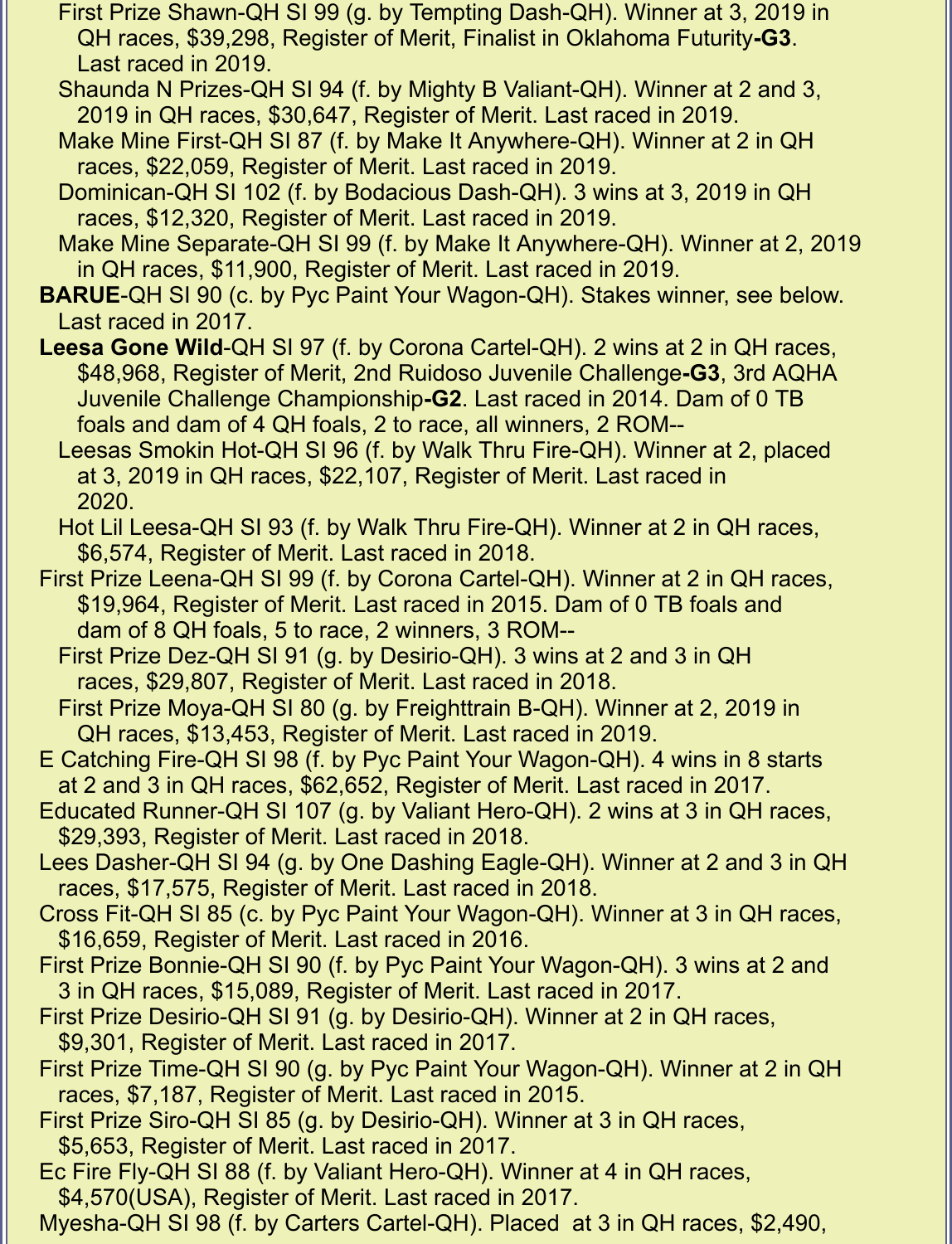Register of Merit. Last raced in 2014. Dam of 0 TB foals and dam of 3 QH foals, 1 to race, 1 winner, 1 ROM--

 A Lota Class Action-QH (c. by Lota Pyc-QH). Winner in 2 starts at 2, 2019 in QH races, \$4,189, Register of Merit. Last raced in 2019.

 Talon Gone Wild-QH SI 93 (c. by Corona Cartel-QH). Placed at 2 in QH races, \$13,937, Register of Merit. Last raced in 2014.

 Dynasty Chick-QH SI 87 (f. by Fdd Dynasty-QH). Placed at 2 and 3 in QH races, \$9,385, Register of Merit. Last raced in 2018.

 Dor-QH SI 80 (f. by Fdd Dynasty-QH). Placed at 2 in QH races, \$5,665, Register of Merit. Last raced in 2018.

 Better Answer-QH SI 81 (f. by Desirio-QH). Placed at 2 in QH races, \$4,909, Register of Merit. Last raced in 2018.

## 2nd dam

FIRST PRIZE DASH-QH SI 101, by Dash for Cash-QH. 5 wins at 2 and 3 in QH races, \$77,465, Dam of Distinction, Broodmare of the Year, Register of Merit, Finalist in Heritage Place Futurity [R]**-G1**, All American Derby**-G1**. Last raced in 1991. Sister to **FIRST DOWN DASH**-QH SI 105 (\$857,256, World Champion Racing American QH, AQHA Racing Champion Three-year-old, AQHA Racing Champion Three-year-old Colt, AQHA Supreme Race Horse, Superior Race Horse, Register of Merit, Dash for Cash Futurity**-G1**, etc., QH Sire), half-sister to **FIRST A ROSE**-QH SI 101 (\$31,926, Register of Merit, QHBC Sophomore Classic**-G2**, etc.). Dam of 0 TB foals and dam of 43 QH foals, 35 to race, 28 winners, 30 ROM--

 **FIRST PRIZE LEESA**-QH SI 106 (f. by Mr Jess Perry-QH). Stakes winner, see above.

**FIRST CAROLINA-QH SI 106 (f. by Mr Jess Perry-QH). 5 wins in 8 starts at 2**  and 3 in QH races, \$415,047, Register of Merit, Heritage Place Futurity**-G1**, Remington Park Derby**-G2**, Qualified to Texas Classic Derby**-G1**, Heritage Place Derby**-G2**. Last raced in 2007. Dam of 0 TB foals and dam of 15 QH foals, 10 to race, 6 winners, 9 ROM--

 **MS FIRST PRIZE ROSE**-QH SI 101 (f. by Corona Cartel-QH). 5 wins in 9 starts at 2 and 3 in QH races, \$550,105, Register of Merit, Rainbow Futurity**-G1**, Finalist in Los Alamitos Two Million Futurity**-G1**. Last raced in 2014. Dam of 0 TB foals and dam of 6 QH foals, 3 to race, all winners, 3 ROM--

 **First Prize Friend**-QH SI 96 (f. by First Down Dash-QH). 2 wins at 2 in QH races, \$23,114, Register of Merit, 2nd Selma S. Last raced in 2018.

 **CORONADO CARTEL**-QH SI 98 (c. by Corona Cartel-QH). 6 wins in 12 starts at 2 and 3 in QH races, \$416,178, Register of Merit, Mr Jess Perry S., Remington Park Oklahoma Bred Futurity [R], 2nd Mr Master Bug H. [R], Finalist in Texas Classic Futurity**-G1**. QH Sire. Last raced in 2014.

 **DENVER PASS**-QH SI 96 (c. by Corona Cartel-QH). 3 wins at 2 in QH races, \$120,994, Register of Merit, Rainbow Juvenile Invitational S., Finalist in All American Futurity**-G1**, Southwest Juvenile Championship**-G1**. Last raced in 2012.

**Itea**-QH SI 101 (f. by Corona Cartel-QH). 3 wins at 2 and 3 in QH races,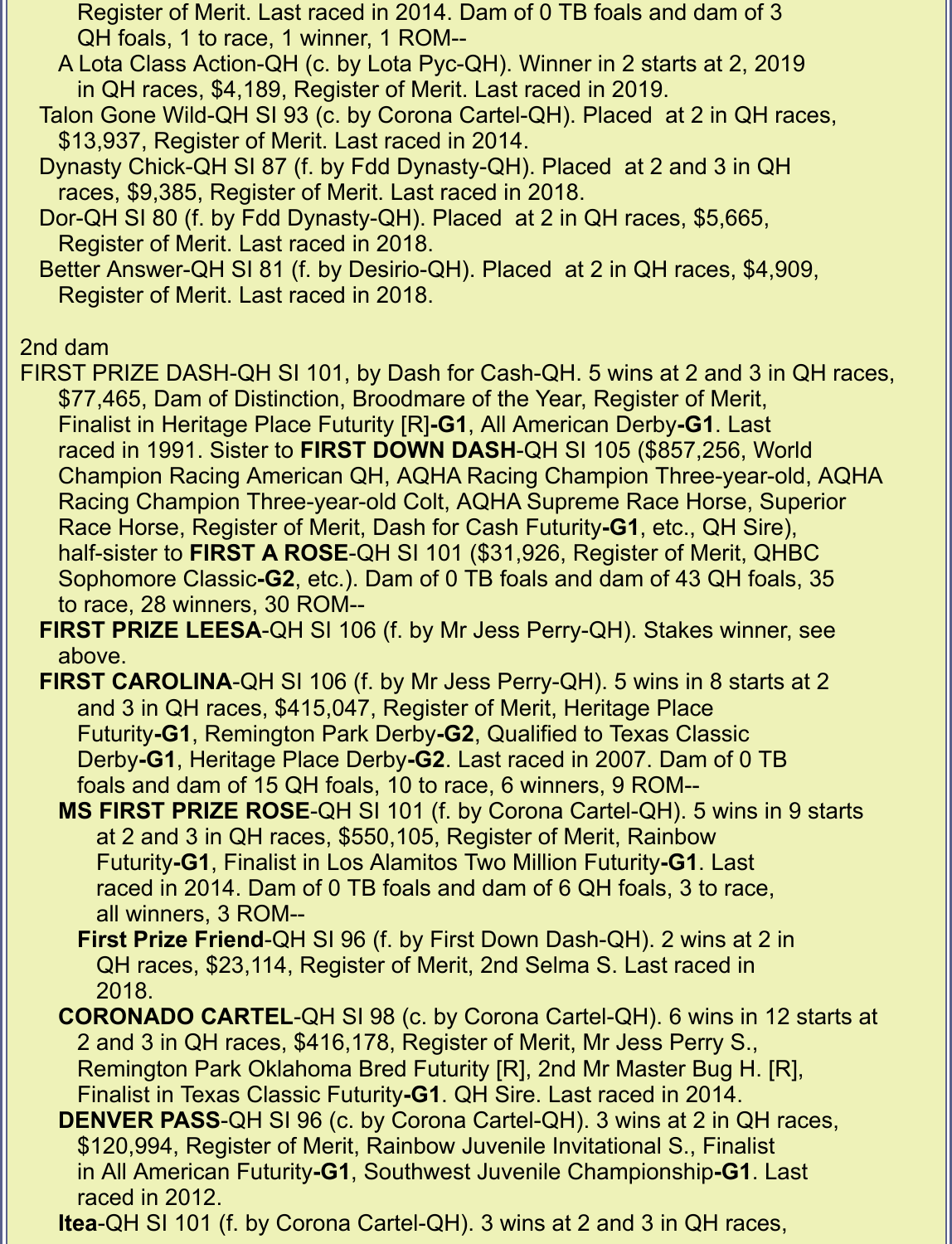\$64,711, Register of Merit, 2nd Firecracker Futurity**-G2**. Last raced in 2014. Dam of 0 TB foals and dam of 12 QH foals, 7 to race, 3 winners, 4 ROM--

- **Pepper Ryan**-QH SI 88 (g. by One Dashing Eagle-QH). 2 wins at 2, 2019 in QH races, \$114,861, Register of Merit, 2nd Oklahoma Futurity**-G2**, Laico Bird S. [R], Finalist in Heritage Place Futurity**-G1**. Last raced in 2019.
- First Caroline Rose-QH SI 98 (f. by Corona Cartel-QH). 3 wins at 3 in QH races, \$26,339, Register of Merit. Producer. Last raced in 2012.
- Amg Six Point Three-QH SI 90 (f. by Pyc Paint Your Wagon-QH). Winner at 3 in QH races, \$11,995, Register of Merit. Producer. Last raced in 2013.
- **FIRST PRIZE ROBIN-QH SI 103 (f. by Mr Jess Perry-QH). 3 wins in 6 starts at 2**  in QH races, \$295,147, Register of Merit, Remington Park Futurity**-G1**, Finalist in Ruidoso Futurity**-G1**. Last raced in 2006. Dam of 0 TB foals and dam of 10 QH foals, 8 to race, 6 winners, 7 ROM--
	- **SS CALENDAR GIRL**-QH SI 97 (f. by Finding Nemo-QH). 7 wins, 2 to 4 in QH races, \$88,915, oklahoma Hi-Point Three-Year-Old Filly, Register of Merit, Speedhorse Derby**-G3**, Native Empress H., Fl Lady Bug S. [R], Finalist in Mildred N Vessels Memorial H.**-G1**, Bob Moore Memorial S.**-G2**, etc. Producer. Last raced in 2014.
	- Ss Brother Three-QH SI 93 (g. by Corona Cartel-QH). Winner at 2 in QH races, \$10,155, Register of Merit. Last raced in 2013.
	- Govonor Rob-QH SI 85 (g. by Corona Cartel-QH). Winner at 3 in QH races, \$9,929, Register of Merit. Last raced in 2011.
	- Ss Treyson-QH SI 92 (g. by Corona Cartel-QH). Winner at 3 in QH races, \$9,878, Register of Merit. Last raced in 2014.
	- Ss Robin-QH SI 91 (f. by Corona Cartel-QH). Winner at 2 in QH races, \$9,211, Register of Merit. Last raced in 2011.
	- Ss Samson-QH SI 83 (c. by Corona Cartel-QH). Winner at 3 in QH races, \$4,080, Register of Merit. QH Sire. Last raced in 2012.
	- Ss Southern Lady-QH SI 87 (f. by Valiant Hero-QH). Placed at 2 and 3 in QH races, \$3,998, Register of Merit. Last raced in 2014. Dam of 0 TB foals and dam of 9 QH foals, 7 to race, 6 winners, 5 ROM--
		- **Heza Southern Cartel**-QH SI 101 (c. by Carters Cartel-QH). Winner at 2 and 3, 2019 in QH races, \$8,626(USA), canada Hi-Point Three-Year-Old Colt, Register of Merit, 3rd Grande Prairie Sprint S. Last raced in 2019.
	- Ss Pamilla-QH (f. by Corona Cartel-QH). Unraced in TB and QH races. Dam of 0 TB foals and dam of 7 QH foals, 3 to race, all winners, 3 ROM--
		- **EC REVENGE**-QH SI 93 (g. by Hes Relentless-QH). 4 wins in 4 starts at 2, 2019 in QH races, \$200,164, Register of Merit, Oklahoma Futurity**-G2**, Heritage Place Juvenile S. Last raced in 2019.
- **FAST FIRST PRIZE**-QH SI 102 (f. by Heza Fast Man-QH). 3 wins at 2 in QH races, \$244,929, Register of Merit, Heritage Place Futurity**-G1**, Finalist in Texas Classic Futurity**-G1**. Last raced in 2003. Dam of 0 TB foals and dam of 32 QH foals, 24 to race, 16 winners, 24 ROM--
	- **FAST PRIZE ZOOM**-QH SI 112 (f. by Shazoom-QH). 3 wins at 2 in QH races, \$192,875, Register of Merit, West Texas Futurity**-G1**-nwr, 300 yards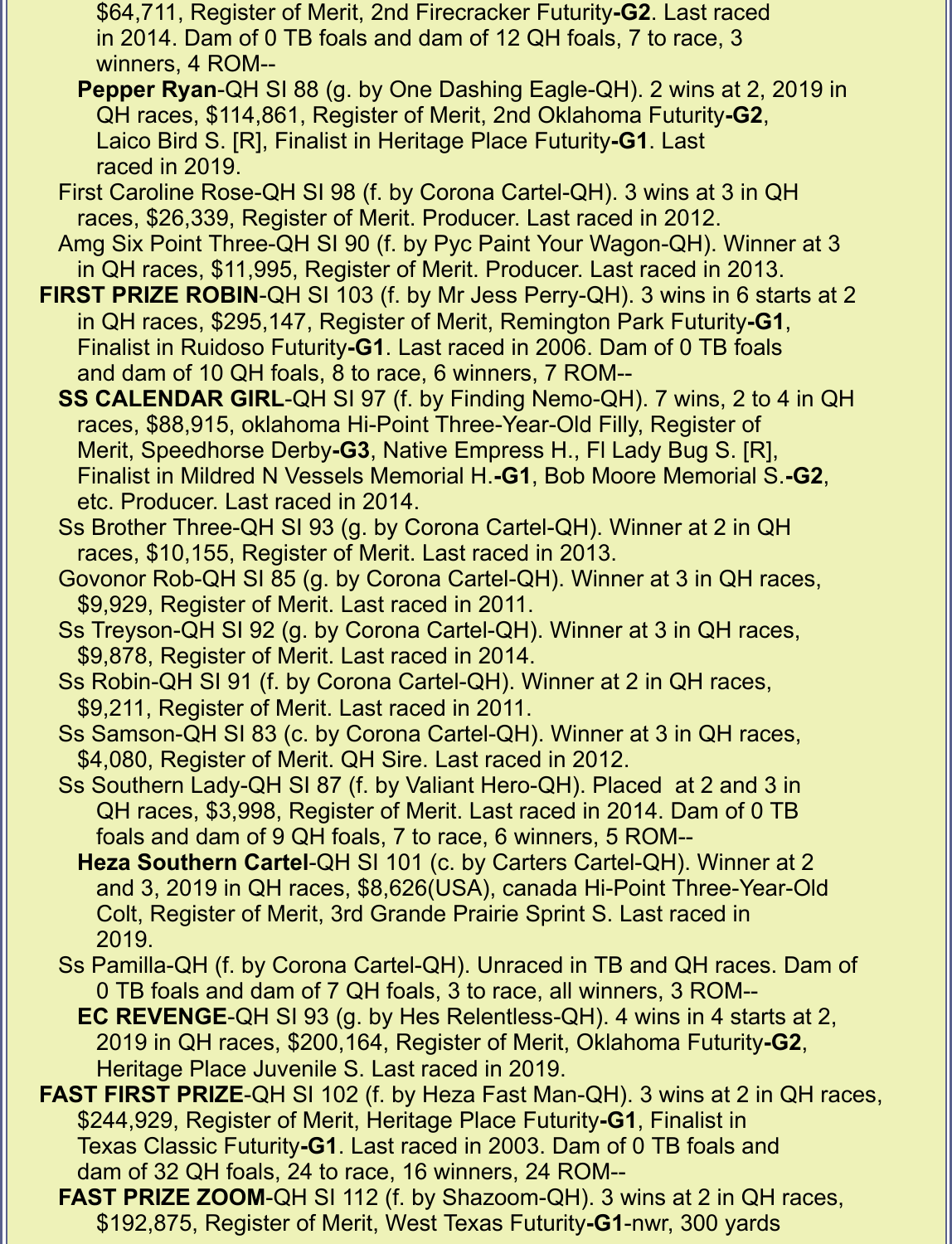- in 0:14.678, Finalist in Rainbow Futurity**-G1**. Set ntr at Sunland Park, 300 yards in 0:14.870. Last raced in 2009. Dam of 0 TB foals and dam of 33 QH foals, 20 to race, 10 winners, 14 ROM--
- **JESS PRIZE ME**-QH SI 87 (f. by Mr Jess Perry-QH). 3 wins at 2 in QH races, \$132,653, Register of Merit, West Texas Futurity**-G2**, Finalist in Hobbs America Futurity**-G2**. Last raced in 2017.
- **TARISH**-QH SI 101 (g. by Prospect to the Top-QH). 4 wins at 2 and 3, 2019 in QH races, \$120,774, Register of Merit, Speedhorse Quarter Horse Derby, 2nd Jack Brooks S. [R], 3rd Oklahoma Derby**-G3**, Oklahoma Horsemen's Association Mystery Derby [R]. Last raced in 2019.
- Ms Fast Prize Zoom-QH SI 94 (f. by Pyc Paint Your Wagon-QH). Winner at 3 and 4 in QH races, \$18,438, Register of Merit. Last raced in 2015. Dam of 0 TB foals and dam of 3 QH foals, 2 to race, all winners, 2 ROM--
	- **Kiss Fast Zoom**-QH SI 95 (g. by Kiss My Hocks-QH). Winner at 2, 2019 in QH races, \$26,273, Register of Merit, 2nd Beehive Futurity [R]. Last raced in 2019.
- **Fast Prize Doll-QH SI 102 (f. by Mr Jess Perry-QH). 3 wins at 2 and 3 in**  QH races, \$85,762, Register of Merit, 3rd Harrah's Entertainment Futurity**-G2**, Finalist in Remington Park Futurity**-G1**. Last raced in 2008. Dam of 0 TB foals and dam of 37 QH foals, 33 to race, 25 winners, 26 ROM--
	- **FAST PRIZE JORDAN**-QH SI 109 (c. by Pyc Paint Your Wagon-QH). 6 wins at 2 and 4 in QH races, \$203,724, oklahoma Hi-Point Aged Stallion, Register of Merit, Mighty Deck Three H. [R], Mr Jet Moore H. [R], 2nd Sooner State S. [R]**-G1**, Gentilly Dash S., Finalist in Texas Classic Futurity**-G1**, etc. QH Sire. Last raced in 2013.
	- **DOUBLE DOWN**-QH SI 95 (c. by Valiant Hero-QH). Winner at 3 and 4 in QH races, \$73,738, Register of Merit, Boyd Morris Memorial H. [R], 2nd Corona Cartel Invitational Derby [R], Finalist in Sooner State S. [R]**-G1**, Mr Jet Moore S. [R]**-G2**, Eastex S.**-G2**, etc. Last raced in 2018.
	- **FAST PRIZE ROBYN**-QH SI 94 (f. by Carters Cartel-QH). 3 wins at 2 and 3 in QH races in Mexico, \$19,263 (USA), Register of Merit, Hipodromo Distaff Challenge, 2nd Futurity Mexicano. Last raced in 2016.
	- **Fast Prize Doll Too**-QH SI 98 (f. by Finding Nemo-QH). Winner at 2 and 3 in QH races, \$21,674, Register of Merit, 3rd Black Gold 350 Futurity [R]. Last raced in 2012. Dam of 0 TB foals and dam of 7 QH foals, 5 to race, 2 winners, 3 ROM--
		- **This Dolls Gone**-QH SI 83 (f. by Coronas Leaving You-QH). Placed at 2 in QH races, \$11,119, Register of Merit, 2nd Alabama Futurity [R]. Last raced in 2016.
	- **Ms Corona Doll**-QH SI 96 (f. by Corona Cartel-QH). 2 wins at 2 in QH races in Mexico, \$20,275 (USA), Register of Merit, 3rd Castro Rea S., Hipodromo Juvenile Challenge. Last raced in 2019.
	- Pyc Prize Doll-QH (f. by Pyc Paint Your Wagon-QH). Unraced in TB and QH races. Dam of 0 TB foals and dam of 15 QH foals, 6 to race, 2 winners, 4 ROM--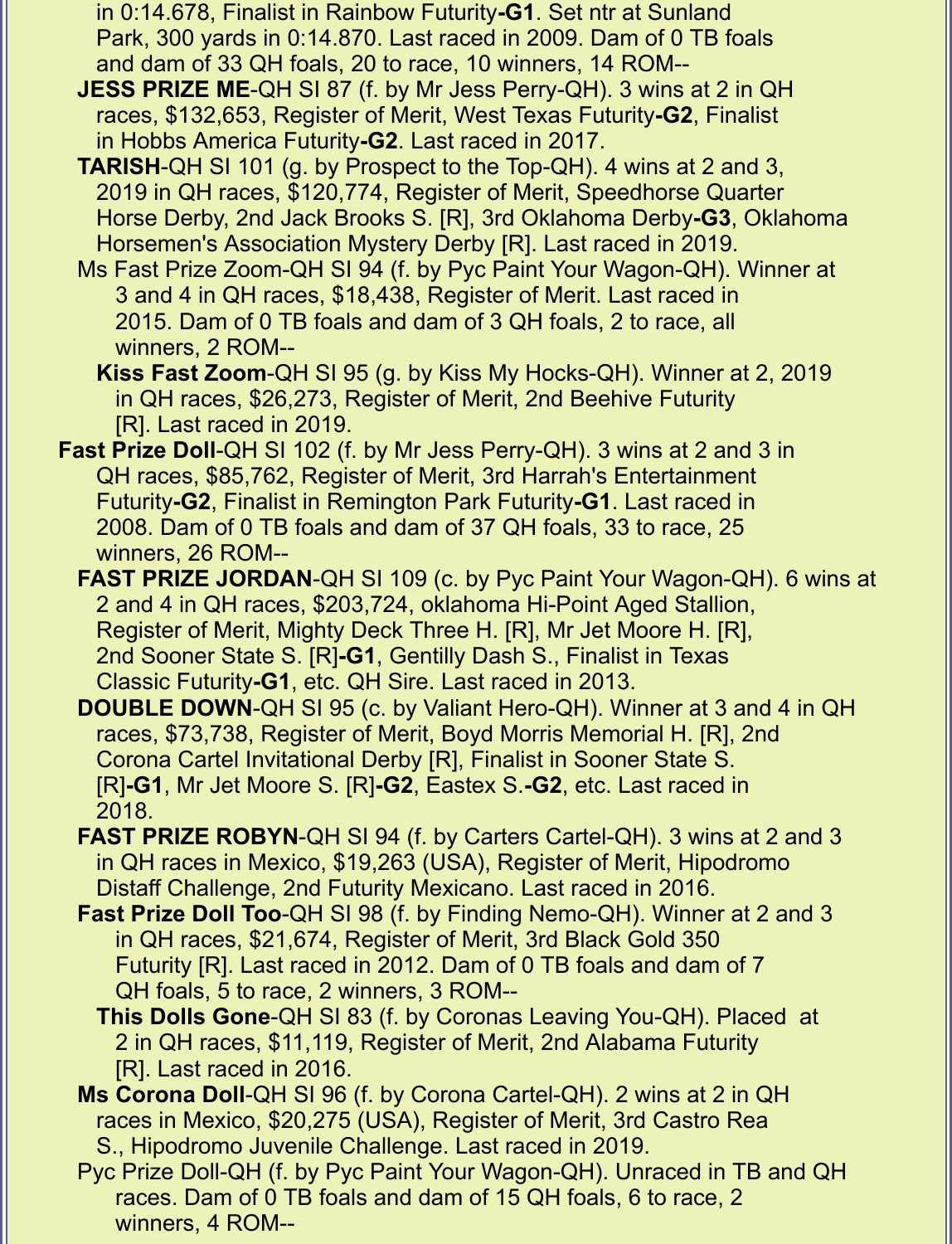- **JORDAN EAGLE**-QH SI 107 (g. by One Famous Eagle-QH). 4 wins in 8 starts at 2, placed at 3, 2019 in QH races, \$191,232, Register of Merit, Evangeline Downs Futurity, Dash for Cash Juvenile S. Last raced in 2019.
- **Ms Fast First Prize**-QH SI 93 (f. by Dmnv Mountable-QH). Winner at 2 and 3 in QH races, \$77,738, Register of Merit, 2nd West Texas Derby**-G3**, Finalist in Texas Classic Derby**-G1**, Junos Request S.**-G2**. Last raced in 2015.
- **Fast Prize Country-QH SI 101 (c. by Country Chicks Man-QH). 4 wins, 3 to 5**  in QH races, \$50,414, Register of Merit, 2nd Dastardly Desert Dash S. Last raced in 2013.
- **Fast Prize Tracy**-QH SI 101 (f. by Shazoom-QH). Winner at 2 and 3 in QH races, \$40,960, Register of Merit, 3rd Joe B. Turner Memorial S. Last raced in 2010. Dam of 0 TB foals and dam of 19 QH foals, 18 to race, 14 winners, 16 ROM--
	- **APOLLTICAL CHAD**-QH SI 97 (g. by Apollitical Jess-QH). 7 wins, 2 to 4 in QH races, \$930,730, Register of Merit, Ruidoso Futurity**-G1**, Texas Classic Derby**-G1**, Finalist in All American Futurity**-G1**, Rainbow Derby**-G1**, Ruidoso Derby**-G1**, etc. Last raced in 2019.
	- **SHE EAT FIRE**-QH SI 93 (f. by Corona Cartel-QH). 5 wins at 2 and 3 in QH races, \$156,597, Register of Merit, Texas Classic Juvenile S., Finalist in Ruidoso Futurity**-G1**, Ruidoso Derby**-G1**. Last raced in 2018.
	- **SPIT CURL TREY**-QH SI 101 (g. by Spit Curl Jess-QH). 3 wins at 2 and 3 in QH races in Mexico and NA, \$63,366 (USA), Register of Merit, Clasico A.m.c.c.c.m., Cherokee Nation S., 2nd Merced Gomez Orozco S., H. Kisses to Yawl, Derby Mexicano, etc. Last raced in 2017.
	- **Ms Fast Prize Tracy**-QH SI 99 (f. by Captain Courage-QH). 4 wins at 3 and 4 in QH races, \$75,355, Register of Merit, 2nd Balloon City S. [R]. Last raced in 2018.
- Fast Prize Corona-QH SI 101 (f. by Corona Cartel-QH). Winner at 2 in QH races, \$13,438, Register of Merit. Last raced in 2009. Dam of 0 TB foals and dam of 41 QH foals, 26 to race, 18 winners, 23 ROM--
	- **#CR TUCKERNUCK**-QH SI 98 (g. by Jet Black Patriot-QH). 7 wins, 2 to 4 in QH races, \$215,649, Superior Race Horse, Register of Merit, AQHA Distance Challenge Championship**-G1**, Will Rogers Distance Challenge, Bill Reed Memorial S., 2nd Master Salls H., 3rd Paul's Valley H.**-G3**, etc. Last raced in 2017.
	- **SPIT LIKE JAGGER**-QH SI 96 (c. by Spit Curl Jess-QH). 5 wins in 10 starts at 2 in QH races, \$105,045, Register of Merit, Speedhorse Futurity**-G2**, 2nd Heritage Place Juvenile Invitational, Finalist in Black Gold Futurity Championship. [R]**-G3**, Black Gold 330 Futurity [R]**-G3**. Last raced in 2013.
	- **FAST PRIZE TACITA-QH SI 89 (f. by Tac It Like a Man-QH). Winner at 2 in**  QH races, \$65,916, Register of Merit, Iowa Double Gold Futurity [R]. Last raced in 2017.
	- **Spit Prize Corona**-QH SI 101 (g. by Spit Curl Jess-QH). 3 wins, 2 to 5, 2019 in QH races, \$80,778, Register of Merit, 2nd Herman Jefferson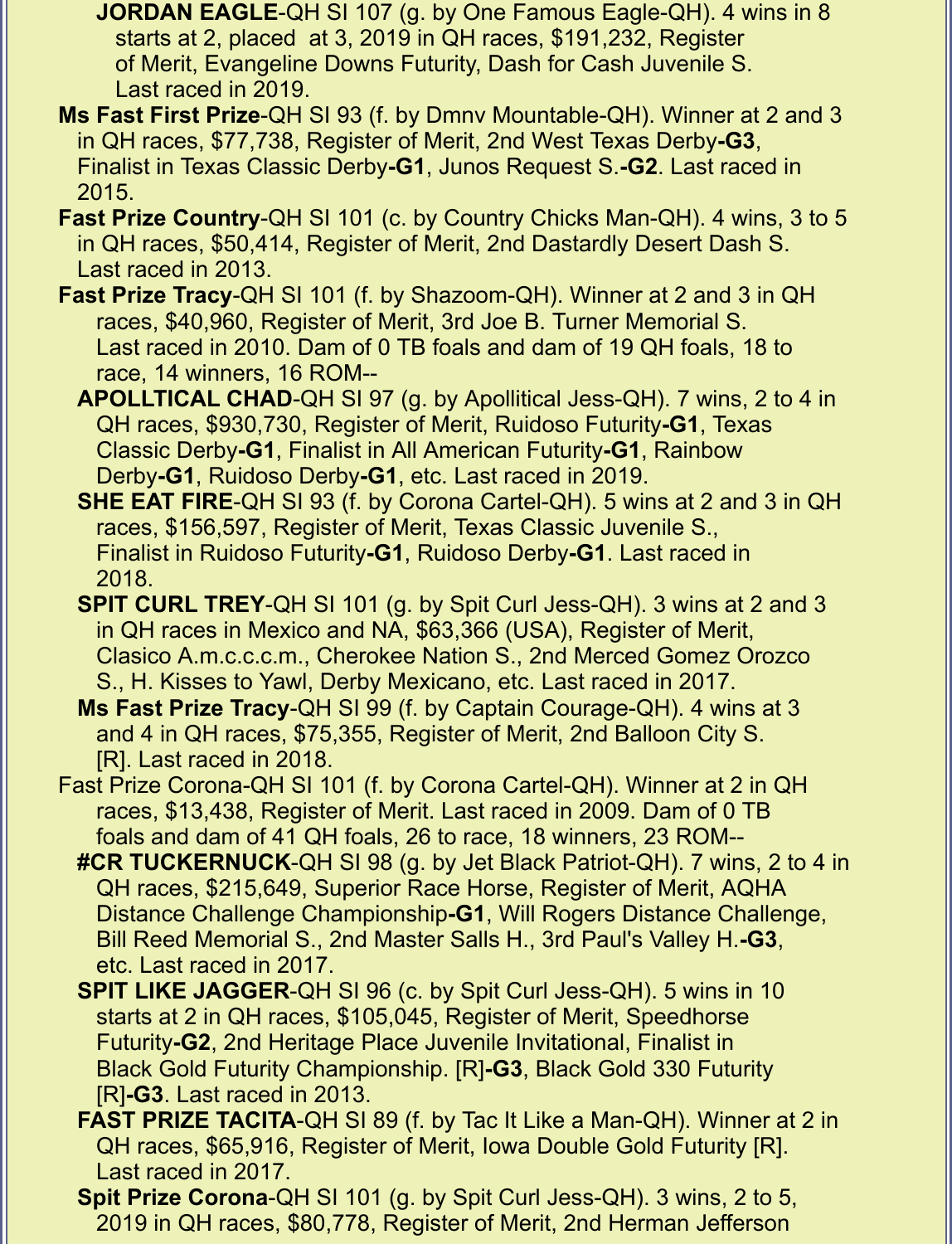S., Finalist in Heritage Place Derby**-G2**, Speedhorse Futurity**-G3**, King Rick Rack S.**-G3**. Last raced in 2020.

- **Fast Gold Prize**-QH SI 104 (f. by Hez Our Secret-QH). 4 wins, 2 to 4, 2020 in QH races, \$54,424, Register of Merit, 2nd Ruidoso Derby Challenge. Last raced in 2020.
- **Chasin Mojo**-QH SI 87 (g. by Spit Curl Jess-QH). Winner at 2 in QH races, \$16,290, Register of Merit, 3rd Rainbow Juvenile S. Last raced in 2015.
- Quions-QH SI 83 (f. by Spit Curl Jess-QH). Winner at 2 in QH races, \$15,801, Register of Merit, Finalist in Easy Jet S. [R]**-G3**. Last raced in 2016. Dam of 0 TB foals and dam of 1 QH foal, 1 to race, 1 winner, 1 ROM--
	- **MR DILLARD**-QH SI 110 (g. by Hes Relentless-QH). 3 wins in 4 starts at 2, 2019 in QH races, \$149,653, Register of Merit, Black Gold 350 Championship Futurity, 2nd Black Gold 440 Championship Futurity. Last raced in 2019.
- Fast Flyin Prize-QH SI 91 (f. by Strawflyin Buds-QH). Winner at 3 in QH races, \$11,469, Register of Merit. Last raced in 2008. Dam of 0 TB foals and dam of 12 QH foals, 9 to race, 8 winners, 8 ROM--
	- **Painted Desires**-QH SI 103 (f. by Pyc Paint Your Wagon-QH). 4 wins, 2 to 5 in QH races, \$50,736, Register of Merit, 3rd Evangeline Downs Derby - Division 2, Lone Star Distaff Challenge, Finalist in Valley Junction Futurity**-G3**. Last raced in 2014.
- Coronas Fast Prize-QH SI 110 (f. by Corona Cartel-QH). 4 wins at 2 and 3 in QH races, \$45,572, Register of Merit, Finalist in Remington Park Futurity**-G1**, Jack Brooks S. [R]**-G3**. Set ntr at Lone Star Park, 300 yards in 0:15.093. Last raced in 2011. Dam of 0 TB foals and dam of 18 QH foals, 13 to race, 5 winners, 10 ROM--
	- **Fast Prize Rumor**-QH SI 94 (g. by Hez Our Secret-QH). 5 wins at 2 and 3 in QH races, \$88,398, Register of Merit, 2nd Will Rogers Juvenile Challenge, 3rd Oklahoma Juvenile Invitational, Finalist in Heritage Place Derby**-G3**, Qualified to All American Derby**-G1**. Last raced in 2018.
- Fast Prize Ribbon-QH SI 92 (f. by Corona Cartel-QH). Winner at 2 in QH races, \$17,991, Register of Merit, Finalist in Remington Park Futurity**-G1**. Last raced in 2011. Dam of 0 TB foals and dam of 17 QH foals, 10 to race, 7 winners, 8 ROM--
	- **One Famous Ribbon**-QH SI 99 (f. by One Famous Eagle-QH). 4 wins at 3 and 4 in QH races, \$68,416, Register of Merit, 3rd Balloon City S. [R]. Last raced in 2018.
- Fast Prize Dash-QH SI 104 (c. by Mr Jess Perry-QH). Winner at 2 and 3 in QH races, \$30,249, Register of Merit, Finalist in TQHa Sires' Cup Derby [R]**-G3**. QH Sire. Last raced in 2009.
- Fast Prize Perry-QH SI 95 (g. by Mr Jess Perry-QH). Winner at 3 and 4 in QH races, \$30,158, Register of Merit, Finalist in Sooner State S. [R]**-G1**. Last raced in 2013.
- Cadillac Prize-QH SI 95 (g. by Finding Nemo-QH). Winner at 2 and 3 in QH races, \$21,306, Register of Merit. Last raced in 2011.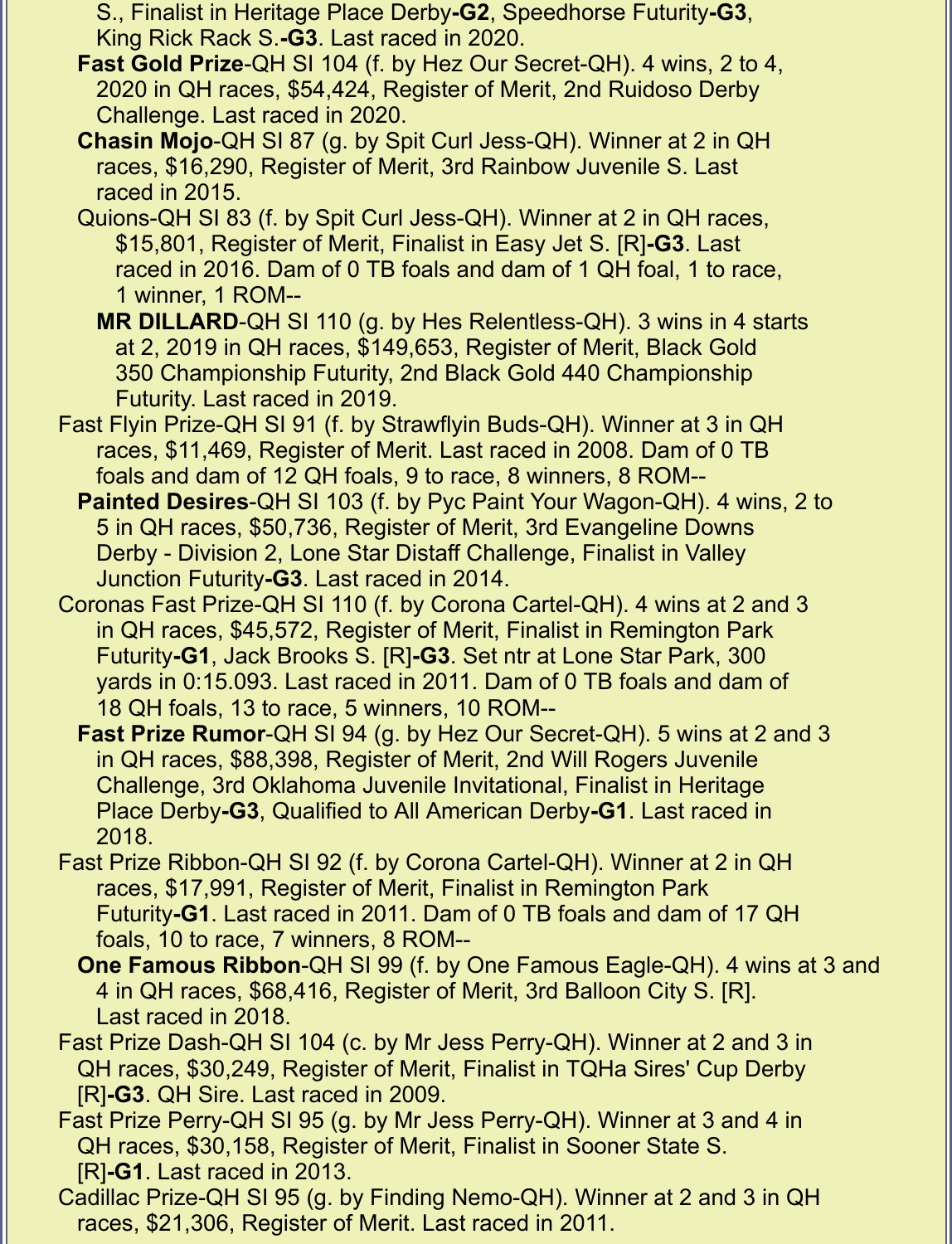- Fast Prize Dolly-QH SI 97 (f. by Shazoom-QH). Winner at 3 in QH races, \$17,902, Register of Merit. Producer. Last raced in 2012.
- Fast Prize Shana-QH SI 85 (f. by Shazoom-QH). Winner at 3 in QH races, \$16,168, Register of Merit. Producer. Last raced in 2012.
- Fast Red Rose-QH SI 90 (f. by Mr Jess Perry-QH). Winner at 2 in QH races, \$14,180, Register of Merit. Producer. Last raced in 2011.
- Pyc Fast Prize-QH SI 88 (c. by Pyc Paint Your Wagon-QH). Winner at 3 in QH races, \$8,418, Register of Merit. QH Sire. Last raced in 2013.
- Ferarri Fast Prize-QH SI 92 (f. by Mr Jess Perry-QH). Placed in 2 starts at 3 in QH races, \$4,624, Register of Merit. Last raced in 2010. Dam of 0 TB foals and dam of 32 QH foals, 21 to race, 14 winners, 14 ROM--
	- **FERRARI JAMES**-QH SI 107 (g. by Ivory James-QH). 13 wins, 2 to 6, 2019 in QH races, \$313,640, Superior Race Horse, Register of Merit, Keokuk S.**-G3** twice, Two Rivers S.**-G3**, Altoona Derby, Iowa Double Gold Derby [R], 2nd Keokuk S.**-G3**, etc. Last raced in 2019.
	- **V Power**-QH SI 91 (g. by Valiant Hero-QH). 3 wins at 2 in QH races, \$279,419, Register of Merit, 2nd Remington Park Oklahoma Bred Futurity [R]**-G2**, Jack Brooks S. [R], 3rd Golden Driller S., Finalist in Heritage Place Futurity**-G1**, Remington Park Oklahoma Bred Derby [R]**-G3**. Last raced in 2017.
	- **Ferarri Gt**-QH SI 97 (g. by Pyc Paint Your Wagon-QH). 4 wins at 2 and 3 in QH races, \$167,659, Register of Merit, 2nd Dash for Cash Futurity**-G1**, 3rd The Championship at Sunland Park S.**-G1**, Finalist in Texas Classic Futurity**-G1**, Harrah's Entertainment Futurity**-G3**. Last raced in 2016.
- Fast Prize Angie-QH SI 86 (f. by Oak Tree Special-QH). Placed in 2 starts at 2 in QH races, \$1,000, Register of Merit. Last raced in 2009. Dam of 0 TB foals and dam of 6 QH foals, 4 to race, all winners, 4 ROM--
	- **DASHIN FOR A PRIZE**-QH SI 110 (g. by Heza Fast Dash-QH). 6 wins, 3 to 5 in QH races, \$275,770, Superior Race Horse twice, Register of Merit, Dash for Cash Derby**-G3**, Slm Big Daddy S., 2nd All American Gold Cup**-G1**, Miss Polly Classic S.**-G3**, 3rd The Championship at Sunland Park S.**-G1**, etc. Last raced in 2016.
- Fast Prize Ginger-QH (f. by Oak Tree Special-QH). Unraced in TB and QH races. Dam of 0 TB foals and dam of 9 QH foals, 5 to race, 4 winners, 3 ROM--
	- **KITTY KAT GALORE B**-QH SI 105 (f. by Fdd Dynasty-QH). 3 wins at 2 and 4 in QH races, \$74,320, Register of Merit, Texas Classic Juvenile Invitational [R], Miss Sam Houston S. [R], 3rd Sam Houston Distaff Challenge. Last raced in 2016.
	- **Gridiron Girl B**-QH SI 110 (f. by Feature Mr Bojangles-QH). 3 wins at 3 in QH races, \$41,462, Register of Merit, 2nd QHRA of Indiana Stallion Service Auction Derby [R]. Last raced in 2017.
- Fast Prize Rose-QH SI 81 (f. by Mr Jess Perry-QH). Unplaced in QH races, \$1,269, Register of Merit. Last raced in 2010. Dam of 0 TB foals and dam of 14 QH foals, 12 to race, 7 winners, 9 ROM--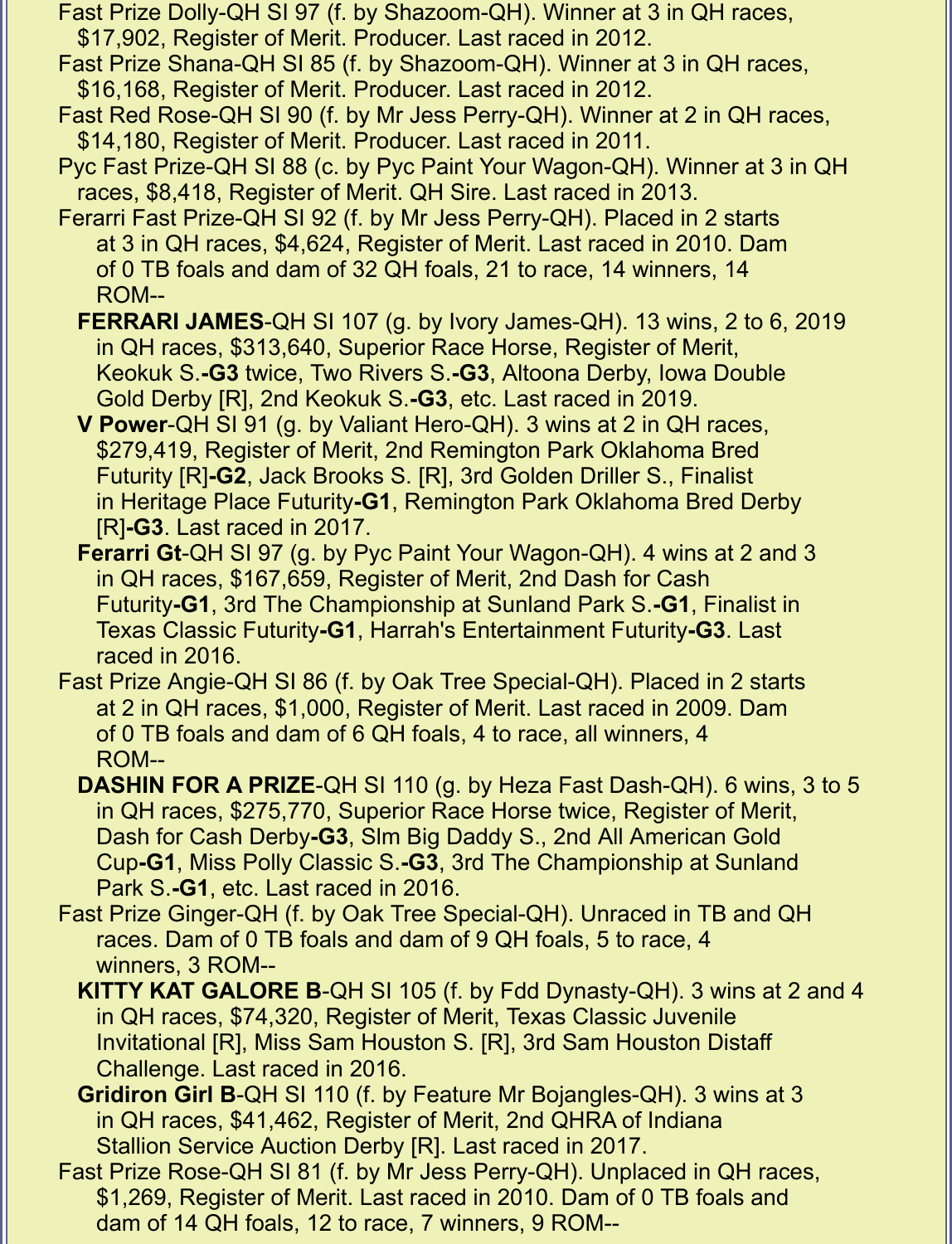- **DONT TEMP ME**-QH SI 101 (c. by Tempting Dash-QH). 2 wins at 2, placed at 4, 2019 in QH races, \$53,402, Register of Merit, Old South Futurity, Finalist in Firecracker Futurity**-G2**. Last raced in 2019.
- **HEZA FAST DASH**-QH SI 103 (c. by Heza Fast Man-QH). 3 wins at 2 and 3 in QH races, \$136,123, Register of Merit, Blue Ribbon Futurity**-G2**, 2nd Remington Park Futurity**-G1**, Finalist in Oklahoma Horsemen's Assoc Derby [R]**-G3**. QH Sire. Last raced in 2002.
- **FIRST PRIZE DOC**-QH SI 108 (c. by Pyc Paint Your Wagon-QH). 5 wins at 3 and 4 in QH races, \$73,700, Register of Merit, Gentilly Dash S., 3rd Evangeline Downs Dash S. QH Sire. Last raced in 2013.
- **First Prize Perry**-QH SI 102 (c. by Mr Jess Perry-QH). 2 wins at 2 in QH races, \$243,946, Register of Merit, 2nd Texas Classic Futurity**-G1**. QH Sire. Last raced in 2007.
- **First Prize Paris**-QH SI 108 (f. by Mr Jess Perry-QH). 5 wins at 2 and 3 in QH races, \$92,910, Register of Merit, 2nd Black Gold Futurity [R], Finalist in Speedhorse Gold and Silver Cup Futurity [R]**-G1**, Speed Horse Gold and Silver Cup Derby [R]**-G2**, Black Gold Futurity Championship [R]**-G3**, Bob Moore Memorial S.**-G3**. Last raced in 2009. Dam of 0 TB foals and dam of 26 QH foals, 20 to race, 10 winners, 15 ROM--
	- **Y Paint Paris**-QH SI 103 (f. by Pyc Paint Your Wagon-QH). 7 wins, 3 to 6, 2019 in QH races in Mexico, \$48,189 (USA), Register of Merit, 2nd Clasico Velocidad, 3rd Clasico Inaugural. Last raced in 2019.
	- **Paris Prize**-QH SI 93 (f. by Pyc Paint Your Wagon-QH). 2 wins at 2 in QH races, \$32,617, Register of Merit, 3rd Cherokee Nation S. Producer. Last raced in 2014.
	- **Cruising Paris**-QH SI 98 (g. by Corona Cartel-QH). Winner at 4, 2019 in QH races in Mexico, \$6,991 (USA), Register of Merit, 3rd Clasico Felix Banuelos Jimenez. Last raced in 2019.
	- **Tac It First**-QH SI 89 (g. by Tac It Like a Man-QH). Placed at 2 in QH races, \$7,918, Register of Merit, 3rd Desert Classic Futurity [R]. Last raced in 2016.
	- Bars N Cars-QH SI 107 (g. by Desirio-QH). 4 wins at 3, placed at 5, 2019 in QH races, \$46,954, Register of Merit. Last raced in 2020.
	- Cashgar-QH SI 90 (g. by Pyc Paint Your Wagon-QH). 3 wins at 2 and 4 in QH races, \$32,695, Register of Merit. Last raced in 2017.
	- De Galle-QH SI 97 (g. by Carters Cartel-QH). Winner at 3 and 5 in QH races, \$22,047, Register of Merit. Last raced in 2016.
	- Ms All I Wanna Do-QH SI 81 (f. by Pyc Paint Your Wagon-QH). Winner at 3 in QH races, \$14,489, Register of Merit. Last raced in 2014.
	- First Prize Parisa-QH SI 93 (f. by Carters Cartel-QH). Winner at 2 in QH races, \$13,470, Register of Merit, Finalist in Oklahoma Futurity**-G2**. Last raced in 2015.
	- Eos Brewsters Cartel-QH SI 91 (g. by Corona Cartel-QH). Winner at 2 in QH races, \$8,597, Register of Merit. Last raced in 2018.
	- Cr Silver Oak-QH SI 89 (f. by Chicks Regard-QH). Winner at 2 in QH races in Mexico, \$1,954 (USA), Register of Merit. Last raced in 2014.
- **First Prize Timber**-QH SI 102 (c. by Oak Tree Special-QH). 3 wins at 2 in QH races, \$56,018, Register of Merit, 3rd Black Gold Futurity [R], Finalist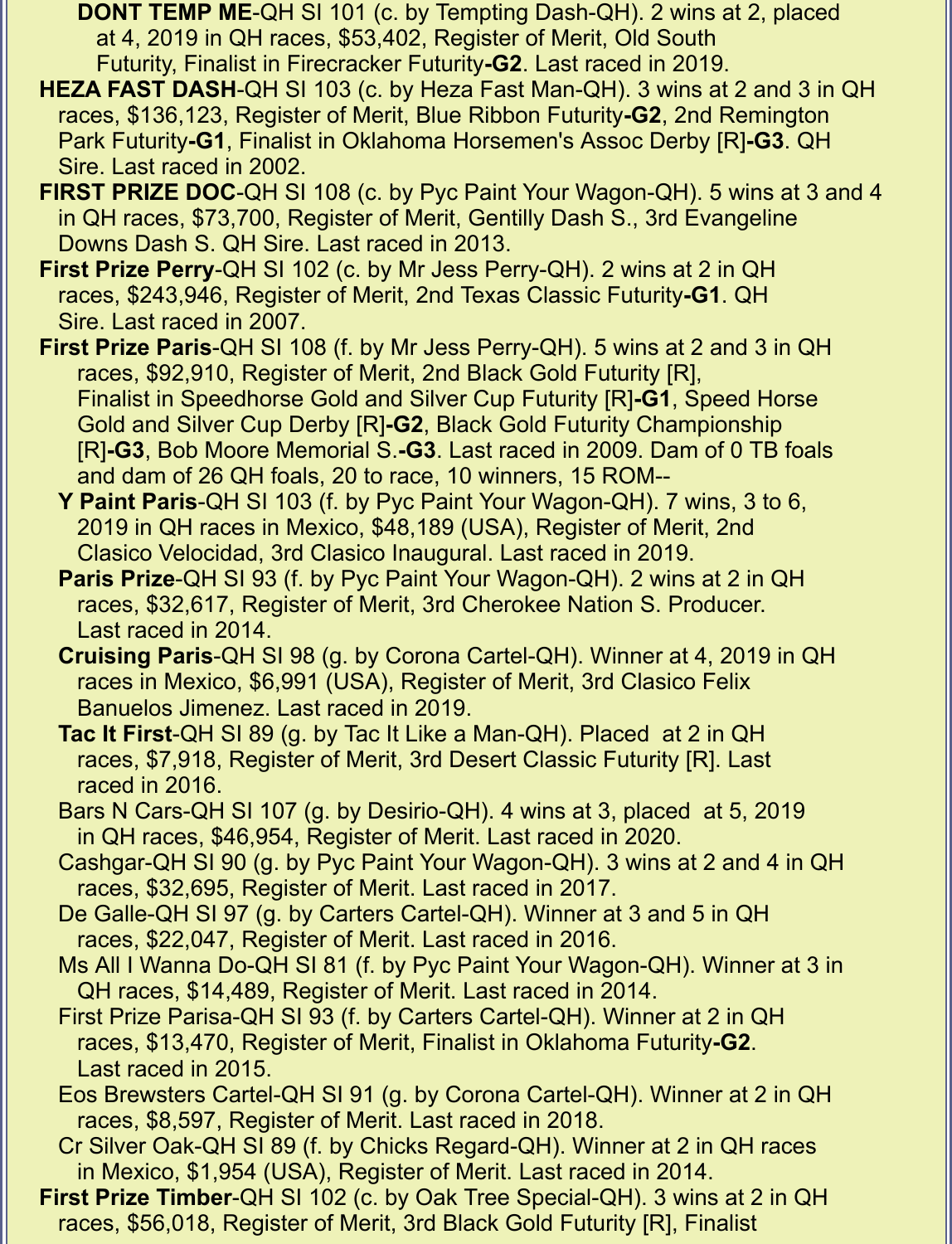in Speedhorse Gold and Silver Cup Futurity [R]**-G1**, Black Gold Futurity Championship [R]**-G3**. Last raced in 2010.

 **First Prize Stone**-QH SI 98 (c. by Mr Jess Perry-QH). 2 wins at 3 in QH races, \$32,633, Register of Merit, 2nd Mr Master Bug H. [R], Finalist in Texas Classic Derby**-G1**. QH Sire. Last raced in 2011.

 First Prize Fancy-QH SI 96 (f. by Mr Jess Perry-QH). Winner at 2 in QH races, \$3,578, Register of Merit. Last raced in 2008. Dam of 0 TB foals and dam of 41 QH foals, 25 to race, 21 winners, 20 ROM--

**PYC FUN N FANCY-QH SI 105 (c. by Pyc Paint Your Wagon-QH). 5 wins at 2 and**  3 in QH races, \$478,760, Register of Merit, Heritage Place Derby**-G3**, Laico Bird S. [R], 2nd Oklahoma Futurity**-G3**, 3rd Heritage Place Futurity**-G1**, Finalist in All American Derby**-G1**, etc. Last raced in 2019.

 **IM A FANCY PYC**-QH SI 92 (c. by Pyc Paint Your Wagon-QH). 5 wins in 6 starts at 2 in QH races, \$454,765, Register of Merit, Remington Park Oklahoma Bred Futurity [R]**-G3**, Finalist in Heritage Place Futurity**-G1**, Qualified to All American Futurity**-G1**. QH Sire. Last raced in 2014.

- **WEETONAS LAFAWN**-QH SI 102 (f. by Valiant Hero-QH). 7 wins, 2 to 4, 2019 in QH races, \$179,500, Register of Merit, Prairie Meadows Distaff Challenge S.**-G3**, Remington Park Juvenile S. [R], Mr Master Bug S. [R], Jack Brooks S. [R], 2nd AQHA Awards Recognition Concepts Distaff Challenge Championship S.**-G1**, etc. Last raced in 2019.
- **FIRST FANCY PRIZE**-QH SI 98 (f. by Pyc Paint Your Wagon-QH). 4 wins at 2 and 4 in QH races, \$113,804, Register of Merit, Mothers Day S., 2nd Firecracker Futurity**-G2**, Delta Dash S. [R], 3rd Mothers Day S. Last raced in 2017.
- **FAST N FANCY**-QH SI 92 (f. by Pyc Paint Your Wagon-QH). Winner at 2 in QH races, \$89,764, Register of Merit, Speedhorse Futurity**-G3**, Finalist in Oklahoma Horsemen's Association Mystery Futurity [R]**-G3**. Last raced in 2016.
- **Pyc First Prize Fany**-QH SI 98 (f. by Pyc Paint Your Wagon-QH). 4 wins at 2 and 3 in QH races, \$92,303, Register of Merit, 2nd South Florida Derby, 3rd Governor's S. Producer. Last raced in 2014.
- Pyc First Fancy Lee-QH SI 102 (c. by Pyc Paint Your Wagon-QH). 5 wins at 3 and 4 in QH races, \$57,916, Register of Merit. QH Sire. Last raced in 2017.

 Pyc Prize Time-QH SI 109 (c. by Pyc Paint Your Wagon-QH). 3 wins at 2 and 3 in QH races, \$46,369, Register of Merit, Finalist in Black Gold Futurity Championship [R]**-G3**. Last raced in 2016.

- First Fancy Chic-QH SI 98 (f. by Chicks Regard-QH). 3 wins in 6 starts at 2 and 3 in QH races, \$34,794, Register of Merit. Last raced in 2015.
- Dash Kam-QH SI 93 (g. by Pyc Paint Your Wagon-QH). Winner at 3, 2019 in QH races, \$33,473, Register of Merit. Last raced in 2019.
- First Prize Carter-QH SI 97 (g. by Carters Cartel-QH). Winner at 2 and 3 in QH races, \$31,273, Register of Merit. Last raced in 2016.
- First Fancy Man-QH SI 90 (c. by Pyc Paint Your Wagon-QH). Winner at 3 in QH races, \$30,016, Register of Merit. Last raced in 2016.
- Fancy Desire-QH SI 90 (g. by Desirio-QH). 3 wins at 3 in QH races,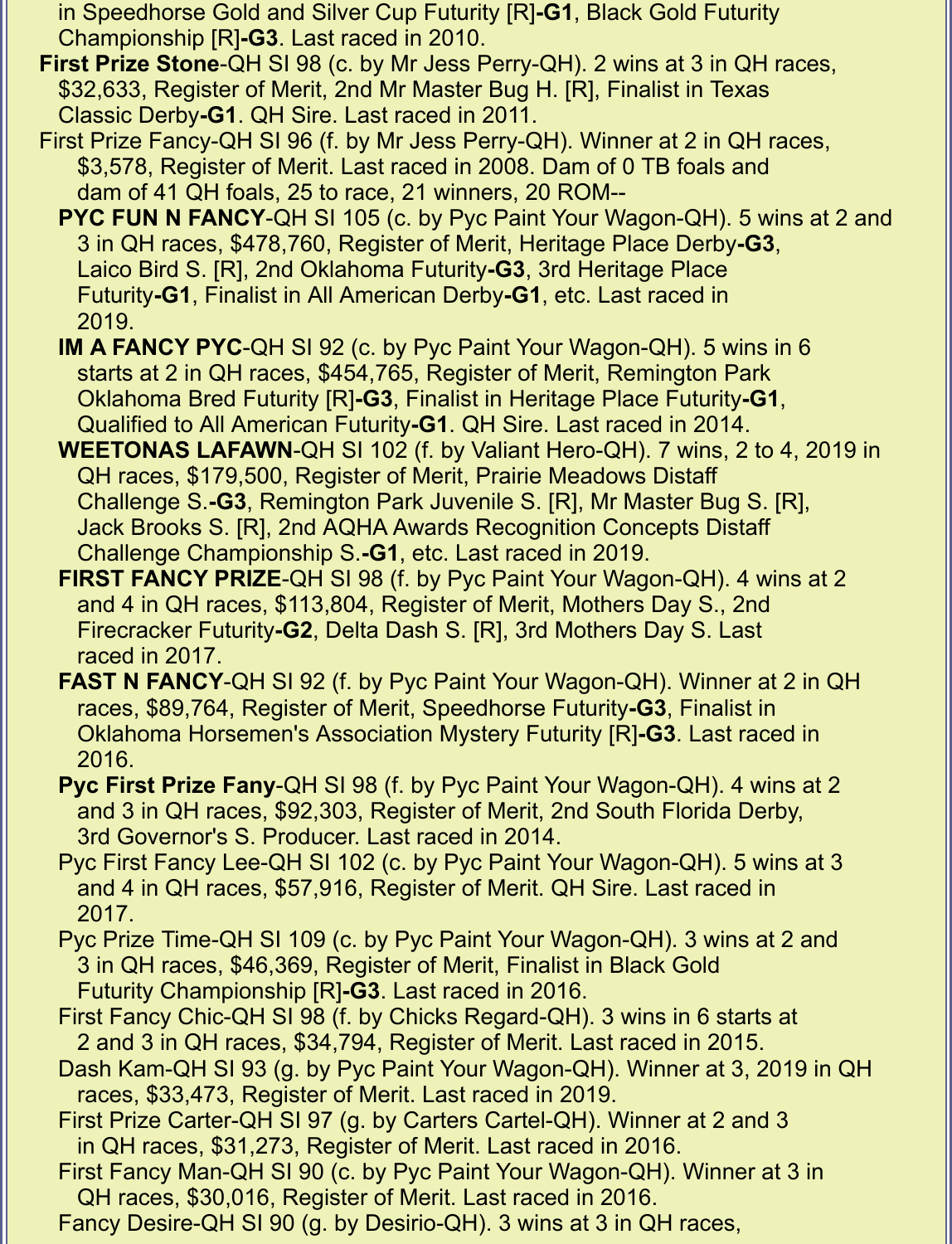- \$28,582, Register of Merit. Last raced in 2019.
- Fancy First Prize-QH SI 88 (f. by Desirio-QH). Winner in 4 starts at 2 and 3 in QH races, \$23,460, Register of Merit. Last raced in 2017.
- Carex-QH SI 96 (g. by Pyc Paint Your Wagon-QH). Winner at 2 in QH races, \$17,934, Register of Merit. Last raced in 2015.
- My First Prize Fancy-QH SI 104 (f. by Pyc Paint Your Wagon-QH). Winner at 2, placed at 3, 2019 in QH races, \$15,834, Register of Merit. Last raced in 2019.
- First Prize Live-QH SI 89 (c. by The Louisiana Cartel-QH). Winner in 1 start at 2, 2020 in QH races, \$13,894. Last raced in 2020.
- First Fancy Tac-QH (g. by Tac It Like a Man-QH). Winner at 4 in QH races, \$13,626. Last raced in 2017.
- Mr Fancy B-QH SI 83 (c. by Freighttrain B-QH). Winner at 2, 2019 in QH races, \$10,355, Register of Merit. Last raced in 2019.
- Fancys First Secret-QH SI 93 (f. by Hez Our Secret-QH). Winner at 3 in QH races, \$9,818, Register of Merit. Last raced in 2019.
- Three Fancy Socks-QH SI 84 (f. by Pyc Paint Your Wagon-QH). Winner at 2, 2019 in QH races, \$5,050, Register of Merit. Last raced in 2019.
- First Prize Diamond-QH SI 92 (f. by Fly Jess Fly-QH). Winner in 2 starts at 2 in QH races, \$13,821, Register of Merit. Last raced in 2009. Dam of 0 TB foals and dam of 9 QH foals, 8 to race, 7 winners, 8 ROM--
	- **FIRST PRIZE DENIM-QH SI 103 (g. by Oak Tree Special-QH). 7 wins in 8**  starts at 2 and 3 in QH races, \$323,456, Register of Merit, Louisiana Bred Laddie Futurity [R]**-G2**, Delta Downs Louisiana Bred Derby [R]**-G3**, Mid-City S. [R]**-G3**. Last raced in 2016.
	- **FIRST PRIZE DIAMONDS**-QH SI 103 (f. by Carters Cartel-QH). 8 wins in 13 starts, 2 to 4 in QH races, \$133,534, oklahoma Hi-Point Three-Year-Old Filly, Register of Merit, Decketta S.**-G3**, Oklahoma Horsemen's Association Mystery Derby [R], Easy Date Handicap at Remington Park [R], 2nd Speedhorse Derby. Last raced in 2017.
	- **PYC FIRST PRIZE MIA**-QH SI 98 (f. by Pyc Paint Your Wagon-QH). 6 wins, 2 to 4 in QH races, \$69,420, Register of Merit, Mothers Day S., Delta Dash S. [R], 2nd French Quarter S., 3rd Gentilly Dash S. [R]. Last raced in 2017. Dam of 0 TB foals and dam of 5 QH foals, 2 to race, 1 winner, 2 ROM--
		- **Mia Jet In**-QH SI 99 (f. by Jet Black Patriot-QH). 5 wins at 2 and 3, 2019 in QH races, \$106,245, Register of Merit, 2nd Old South Futurity, Old South Derby, French Quarter S., 3rd Evangeline Downs Futurity, Qualified to Firecracker Derby**-G3**. Last raced in 2020.
	- **First Prize Jet**-QH SI 98 (g. by Jet Black Patriot-QH). Winner at 2 and 6 in QH races, \$275,858, Register of Merit, 2nd Louisiana QHBA Futurity [R]**-G1**, Finalist in Louisiana QHBA Sale Futurity [R]**-G1**, Louisiana Champions Day Juvenile S. [R]**-G2**. Last raced in 2017.
	- Ms Diamond Oak-QH SI 83 (f. by Oak Tree Special-QH). Winner at 2 in QH races, \$16,200, Register of Merit. Last raced in 2014. Dam of 0 TB foals and dam of 3 QH foals, 2 to race, all winners, 2 ROM--
		- **Ms Diamond Prize**-QH SI 104 (f. by Fast Prize Jordan-QH). 3 wins at 2 and 3, 2020 in QH races, \$64,718, Register of Merit, 2nd Louisiana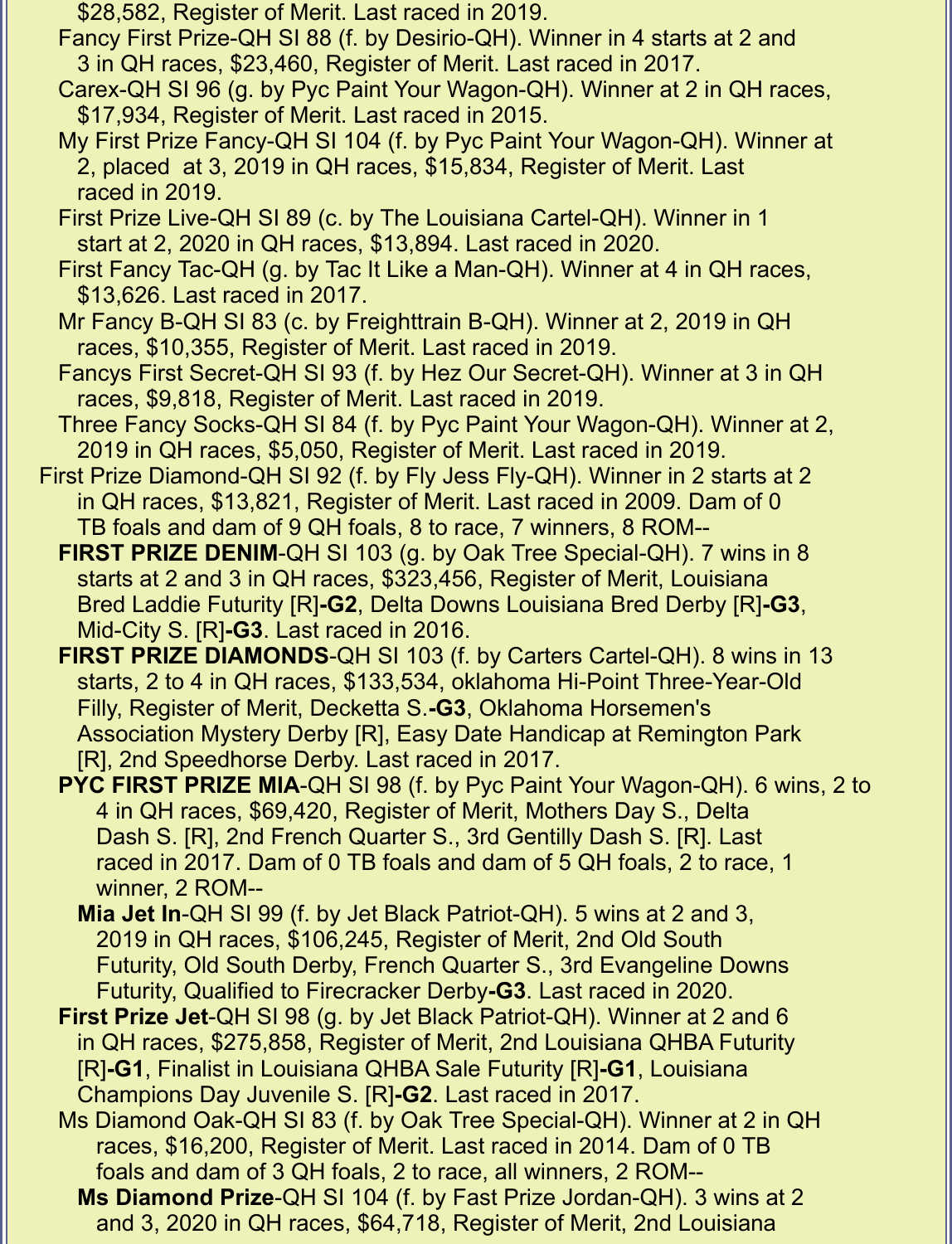- Champions Day QH Juvenile S. [R]**-G2**, 3rd Billy Montgomery S. [R], Finalist in LQHBA Sale Futurity [R]**-G1**, Lassie Futurity [R]**-G2**. Last raced in 2020.
- Diamond Prize-QH SI 103 (f. by Shazoom-QH). Winner at 2 and 3 in QH races, \$37,481, Register of Merit, Finalist in Dash for Cash Derby**-G2**. Last raced in 2015.
- Ms Prize Diamond-QH SI 90 (f. by Spit Curl Jess-QH). Winner at 2 in QH races, \$16,021, Register of Merit. Last raced in 2017.
- First Prize Corona-QH SI 99 (f. by Corona Cartel-QH). 3 wins at 2 in QH races, \$38,595, Register of Merit, Finalist in Speedhorse Gold and Silver Cup Futurity [R]**-G1**. Last raced in 2009. Dam of 0 TB foals and dam of 17 QH foals, 13 to race, 10 winners, 12 ROM--
	- **SPIT CURL DAISY**-QH SI 101 (f. by Spit Curl Jess-QH). 4 wins at 2 and 4 in QH races, \$63,720, Register of Merit, Lucky Loser S., 3rd Speedball S., Finalist in Oklahoma Horsemen's Association Mystery Futurity [R]**-G2**. Last raced in 2016.
	- **First Prize Corina**-QH SI 95 (f. by Spit Curl Jess-QH). 2 wins at 3 in QH races, \$79,987, Register of Merit, 2nd Easy Jet S. [R]**-G3**. Last raced in 2016.
	- **Made to Dash**-QH SI 91 (f. by Tac It Like a Man-QH). 3 wins at 2 and 3 in QH races, \$28,616, Register of Merit, 3rd Four Corners Futurity**-G3**. Last raced in 2016.
	- Trophy Wife B-QH SI 102 (f. by Desirio-QH). 3 wins at 2 and 4, placed at 5, 2019 in QH races, \$57,880(USA), Register of Merit, Qualified to Speedhorse Futurity**-G3**. Last raced in 2019.
	- Sassy Spit Curl-QH SI 87 (f. by Spit Curl Jess-QH). Winner at 2 in QH races, \$39,681, Register of Merit, Finalist in Oklahoma Futurity**-G2**. Producer. Last raced in 2014.
	- Blue Gene Harley-QH SI 95 (g. by Spit Curl Jess-QH). Winner at 2 in QH races, \$36,354, Register of Merit, Finalist in Ruidoso Juvenile Challenge**-G3**. Last raced in 2016.
	- First Tyme Corona-QH SI 108 (g. by Bodacious Dash-QH). Winner at 3 and 4, 2020 in QH races, \$23,020, Register of Merit. Last raced in 2020.
	- Coal Fired-QH SI 103 (g. by Spit Curl Jess-QH). Winner at 3 and 4 in QH races, \$22,357, Register of Merit, Finalist in Firecracker Futurity**-G2**. Last raced in 2017.
	- First Prize Rio-QH SI 91 (g. by Desirio-QH). Winner at 2 and 3 in QH races, \$17,700, Register of Merit. Last raced in 2017.
	- Coronas Black Curls-QH SI 95 (f. by Spit Curl Jess-QH). 2 wins in 4 starts at 3 in QH races, \$9,930, Register of Merit. Producer. Last raced in 2014.
- First Prize Honey-QH SI 92 (f. by Mr Jess Perry-QH). Winner at 2 in QH races, \$4,965, Register of Merit. Last raced in 2007. Dam of 0 TB foals and dam of 9 QH foals, 6 to race, 5 winners, 5 ROM--
	- **Prized Wagon**-QH SI 98 (c. by Pyc Paint Your Wagon-QH). 5 wins at 2 and 3 in QH races, \$198,936, Register of Merit, 2nd Black Gold 350 Futurity [R], 3rd Altoona Derby, Iowa Double Gold Derby [R], Finalist in Heritage Place Futurity**-G1**. Last raced in 2016.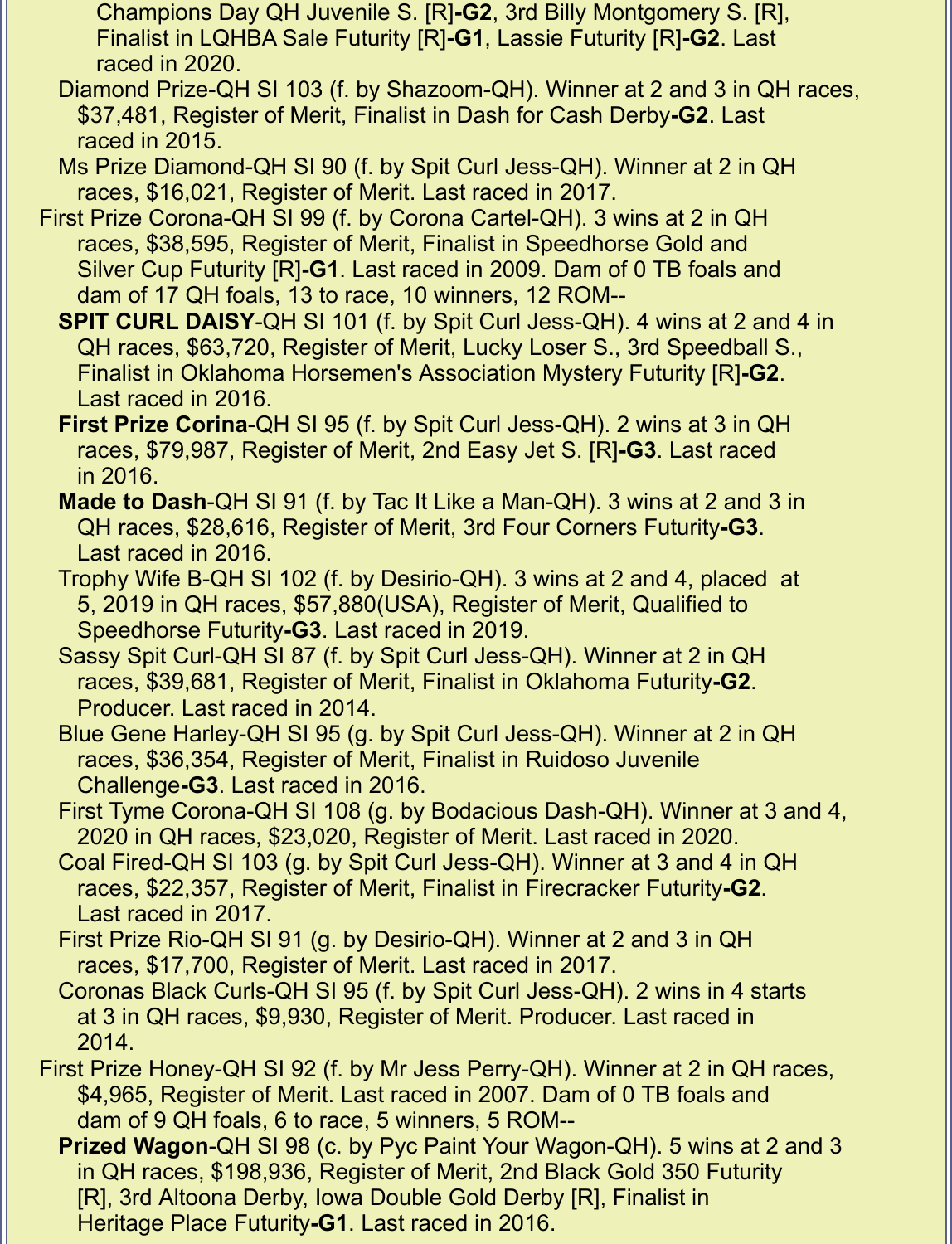- **Tyme for a Corona**-QH SI 95 (g. by Corona Cartel-QH). Winner at 4 and 5 in QH races, \$54,935, 3rd Mile High Futurity**-G3**. Last raced in 2016.
- Tempt Me Honey-QH SI 95 (f. by Tempting Dash-QH). 2 wins at 3, 2019 in QH races, \$21,300, Register of Merit. Last raced in 2020.
- Coronas Fast Honey-QH SI 85 (f. by Corona Cartel-QH). Winner at 3 in QH races, \$9,375, Register of Merit. Producer. Last raced in 2012.
- Hiclass Pistolero-QH SI 87 (g. by Hiclass La Jolla-QH). Winner at 2 in QH races in NA, placed in 2 starts at 3 in QH races in Mexico, \$2,177 (USA), Register of Merit. Last raced in 2015.
- Pyc First Prize Dash-QH SI 93 (f. by Pyc Paint Your Wagon-QH). Winner at 3 in QH races, \$18,601, Register of Merit, Finalist in Altoona Derby**-G3**. Last raced in 2013. Dam of 0 TB foals and dam of 15 QH foals, 12 to race, 7 winners, 10 ROM--
	- **Buckie Jones**-QH SI 88 (g. by Mr Jess Perry-QH). Winner at 2, placed at 3, 2019 in QH races, \$28,500, Register of Merit, 2nd Mr Jess Perry S. Last raced in 2019.
	- **Eagles First**-QH SI 93 (f. by One Famous Eagle-QH). Winner at 2 in QH races, \$15,030, Register of Merit, 3rd Rainbow Futurity Juvenile. Last raced in 2018.
	- Rl First Dash-QH SI 101 (g. by Jess Louisiana Blue-QH). 2 wins at 2 in QH races, \$22,781, Register of Merit, Finalist in Louisiana QHBA Sale Futurity [R]**-G1**. Last raced in 2019.
	- Rl First Prize Blue-QH SI 96 (f. by Jess Louisiana Blue-QH). Winner at 2 in QH races, \$19,668, Register of Merit. Last raced in 2018.
	- First Prize Houston-QH SI 91 (c. by Mr Jess Perry-QH). Winner at 3 in QH races, \$16,895, Register of Merit. Last raced in 2019.
	- First Prize List-QH SI 91 (g. by Mr Jess Perry-QH). Winner at 2, 2019 in QH races, \$10,200, Register of Merit. Last raced in 2019.
	- Rl Triple Play-QH SI 81 (f. by Jess Louisiana Blue-QH). Winner in 1 start at 2, 2020 in QH races, \$4,980. Last raced in 2020.
- First Prize Kate-QH SI 91 (f. by Fly Jess Fly-QH). Winner at 2 in QH races, \$10,923, Register of Merit. Last raced in 2010. Dam of 0 TB foals and dam of 9 QH foals, 6 to race, 4 winners, 6 ROM--
	- **First Prize Wagon**-QH SI 102 (g. by Pyc Paint Your Wagon-QH). Winner at 3 in QH races, \$24,217, Register of Merit, 3rd Canterbury Park Derby, Finalist in Valley Junction Futurity**-G3**. Last raced in 2013.
	- Pyc Hero-QH SI 90 (g. by Valiant Hero-QH). Winner at 4 in QH races, \$9,510, Register of Merit. Last raced in 2017.
	- Grand Prize Fdd-QH SI 86 (f. by Fdd Dynasty-QH). Winner at 2, 2019 in QH races, \$8,341, Register of Merit. Last raced in 2019.
	- Painted Prize-QH SI 85 (f. by Pyc Paint Your Wagon-QH). Winner at 2 in QH races, \$2,740, Register of Merit. Last raced in 2016.
- First Prize Rainey-QH SI 90 (f. by Mr Jess Perry-QH). Winner at 3 in QH races, \$14,514, Register of Merit. Last raced in 2013. Dam of 0 TB foals and dam of 9 QH foals, 4 to race, 1 winner, 1 ROM--
	- Ms First Prize Rainy-QH SI 93 (f. by Hez Our Secret-QH). Winner at 2 in QH races, \$10,257, Register of Merit. Last raced in 2018.
- First Prize Boston-QH SI 97 (c. by Mr Jess Perry-QH). 4 wins, 3 to 10 in QH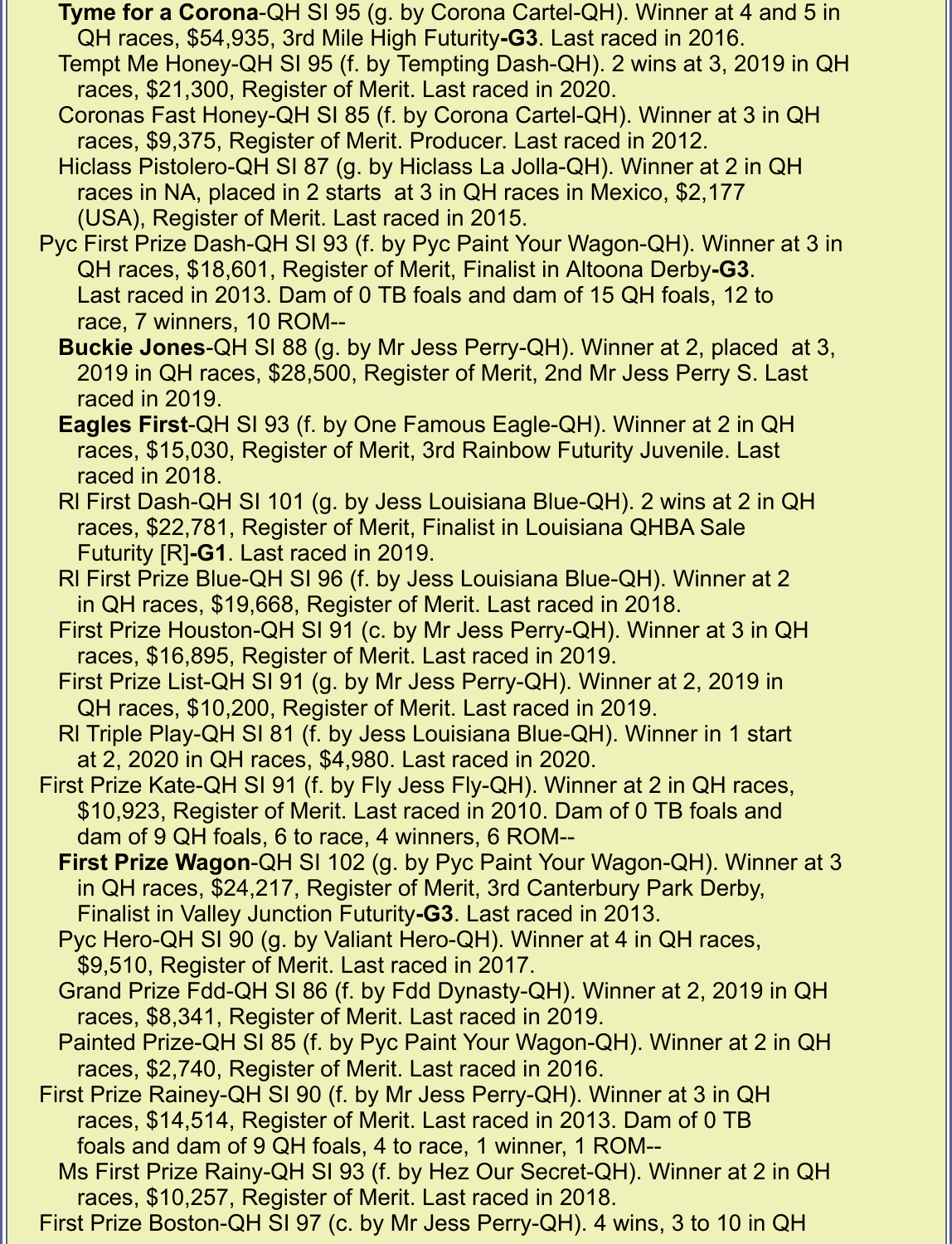races, \$77,438, Register of Merit. QH Sire. Last raced in 2016.

- First Prize Moon-QH SI 102 (g. by Mr Jess Perry-QH). 4 wins at 3 and 5 in QH races, \$55,384, Register of Merit, Finalist in Sunland Park Winter Derby**-G2**, West Texas Derby**-G3**. Last raced in 2016.
- First Timber-QH SI 98 (c. by Oak Tree Special-QH). Winner at 2 and 3 in QH races, \$46,029, Register of Merit, Finalist in All American Derby**-G1**. QH Sire. Last raced in 2008.
- First Prize Chico-QH SI 99 (g. by Finding Nemo-QH). Winner at 2 in QH races, \$27,668, Register of Merit. Last raced in 2017.
- Manofsteel-QH SI 88 (g. by Fly Jess Fly-QH). Winner at 2 in QH races, \$14,522, Register of Merit. Last raced in 2015.
- First Prize King-QH SI 94 (g. by Ivory James-QH). 3 wins at 2 and 3 in QH races, \$14,510, Register of Merit. Last raced in 2016.
- Cosino-QH SI 101 (c. by Corona Cartel-QH). 2 wins at 3 in QH races, \$12,670, Register of Merit. QH Sire. Last raced in 2008.
- First Prize Stanley-QH SI 94 (c. by Mr Jess Perry-QH). Winner at 2 in QH races, \$11,865, Register of Merit. QH Sire. Last raced in 2010.
- First Down Straw-QH SI 92 (c. by Strawfly Special-QH). Winner at 2 in QH races, \$7,013, Register of Merit. QH Sire. Last raced in 2006.
- First Prize Rock-QH SI 107 (c. by Pyc Paint Your Wagon-QH). Winner at 2 in QH races, \$6,655, Register of Merit. Last raced in 2011.
- First Prize I Am-QH SI 96 (c. by Eyesa Special-QH). Winner at 2 in QH races in Mexico, \$2,008 (USA), Register of Merit. QH Sire. Last raced in 2008.
- First Prize Joy-QH SI 91 (f. by Oak Tree Special-QH). Placed in 2 starts at 3 in QH races, \$2,956, Register of Merit. Last raced in 2010. Dam of 0 TB foals and dam of 22 QH foals, 16 to race, 11 winners, 12 ROM--
	- **JESS CURL MY PRIZE**-QH SI 104 (f. by Spit Curl Jess-QH). 7 wins in 12 starts at 2 in QH races, \$118,100, Register of Merit, Les Bois Juvenile Challenge, Knight Transportation Futurity-ntr, 300 yards in 0:15.467, Bitterroot Futurity [R], Finalist in AQHA Juvenile Challenge Championship**-G2**. Producer. Last raced in 2015.
	- **PYC FIRST PRIZE JOE**-QH SI 101 (g. by Pyc Paint Your Wagon-QH). 5 wins, 2 to 4 in QH races, \$91,523, Register of Merit, Mile High Derby, 2nd Rocky Mountain Derby, Golden Driller S. Last raced in 2015.
	- **Jess My Joy**-QH SI 94 (f. by Mr Jess Perry-QH). Winner at 2 and 3, 2019 in QH races, \$53,030, Register of Merit, 2nd Governors S. Last raced in 2019.
	- Enjoy My Prize-QH SI 93 (g. by Spit Curl Jess-QH). 4 wins, 2 to 4 in QH races, \$48,806, Register of Merit. Last raced in 2016.
	- Shondas Eagle-QH SI 90 (f. by One Famous Eagle-QH). 2 wins at 3, 2019 in QH races, \$41,893, Register of Merit. Last raced in 2020.
	- First Prize Luke-QH SI 90 (g. by Carters Cartel-QH). 2 wins at 3 in QH races, \$17,840, Register of Merit. Last raced in 2017.
	- First Prize Joyce-QH SI 88 (f. by Spit Curl Jess-QH). Winner at 2 in QH races, \$17,667, Register of Merit, Finalist in Easy Jet S. [R]**-G3**. Producer. Last raced in 2015.
	- Katch This Bird-QH SI 86 (g. by One Famous Eagle-QH). Winner at 2, 2019 in QH races, \$12,579, Register of Merit. Last raced in 2019.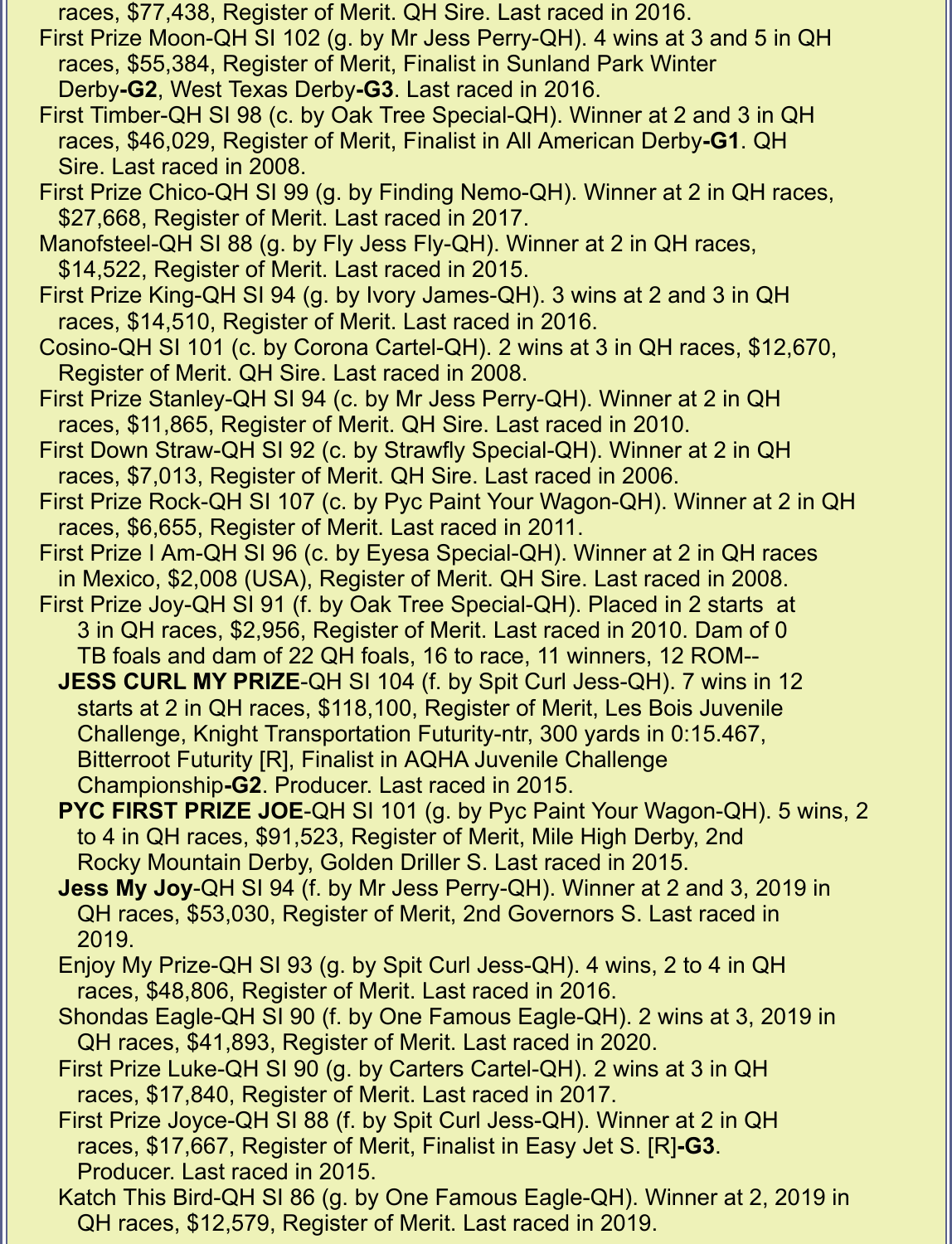- Shez Our Prize-QH SI 85 (f. by Hez Our Secret-QH). Winner at 2 in QH races, \$11,095, Register of Merit. Last raced in 2018.
- First Prize Mine-QH SI 90 (f. by Mr Jess Perry-QH). Winner at 2 in QH races, \$6,766, Register of Merit. Last raced in 2018.
- Hez Our Joy-QH SI 83 (g. by Hez Our Secret-QH). Winner at 3, 2020 in QH races, \$4,543, Register of Merit. Last raced in 2020.
- Snow Party-QH (c. by Disco Jerry-TB). Placed at 2 in QH races, \$1,077. QH Sire. Last raced in 1998.
- First Prize Pearl-QH (f. by Mr Jess Perry-QH). Unraced in TB and QH races. Dam of 0 TB foals and dam of 19 QH foals, 14 to race, 8 winners, 11 ROM--
	- **FIRST PRIZE BOURBAN-QH SI 103 (g. by Coronas Leaving You-QH). 5 wins at 2**  and 3 in QH races, \$295,617, Register of Merit, The Treme S. [R]**-G3**, LQHBA Breeders Derby S. [R], 2nd Delta Downs Louisiana Bred Derby [R]**-G3**, Finalist in Lee Berwick Futurity [R]**-G1**, Louisiana Bred Laddie Futurity [R]**-G2**. Last raced in 2017.
	- **FIRST PRIZE DIVE-QH SI 110 (g. by Ivory James-QH). 4 wins at 2 in QH**  races, \$154,926, Register of Merit, Black Gold Futurity Championship [R]**-G3**, Finalist in Speedhorse Futurity**-G2**. Last raced in 2016.
	- **Patriot Pearl**-QH SI 107 (g. by Game Patriot-QH). 5 wins, 2 to 4 in QH races, \$86,759, Register of Merit, 3rd Texas Classic Juvenile Inv., Finalist in Texas Classic Derby**-G1**, Dash for Cash Derby**-G3**. Last raced in 2018.
	- **Prize Pearl**-QH SI 93 (f. by Carters Cartel-QH). Placed at 2 in QH races, \$9,320, Register of Merit, 2nd Pot O'Gold Futurity. Last raced in 2015.
	- Ms First Prize Pearl-QH SI 101 (f. by Ivory James-QH). 5 wins at 3 and 4 in QH races, \$37,349(USA), Register of Merit. Last raced in 2018.
	- First Prize Diver-QH SI 88 (c. by Pyc Paint Your Wagon-QH). Winner at 2 in QH races, \$24,475, Register of Merit, Finalist in Easy Jet S. [R]**-G3**. Last raced in 2015.
	- Snow Prize-QH SI 93 (f. by Hez Our Secret-QH). Winner at 2 and 3, 2019 in QH races, \$23,069, Register of Merit. Last raced in 2019.
	- Pearls Prize Girl-QH SI 86 (f. by Tac It Like a Man-QH). Winner at 2 and 3 in QH races, \$13,875, Register of Merit. Last raced in 2017.
	- First Prize Jc-QH SI 84 (g. by Jess Cuervo-QH). Winner at 3, 2020 in QH races, \$7,770, Register of Merit. Last raced in 2020.
- First Prize Chic-QH (f. by Country Chicks Man-QH). Unraced in TB and QH races. Dam of 0 TB foals and dam of 10 QH foals, 8 to race, 6 winners, 5 ROM--
	- **CHICS LOVE CURLS**-QH SI 108 (c. by Spit Curl Jess-QH). 11 wins, 2 to 6, 2019 in QH races in Mexico, \$129,888 (USA), mexico Hi-Point Aged Stallion, Register of Merit, Hipodromo Championship Challenge, Clasico Velocidad, Clasico A.m.c.c.c.m., Derby Mexicano, Clasico Inaugural, etc. Last raced in 2019.
	- **FIRST PRIZE CHICKS-QH SI 104 (f. by Spit Curl Jess-QH). 4 wins at 2 and 3**  in QH races, \$27,538, Register of Merit, Kip Didericksen H. Last raced in 2016.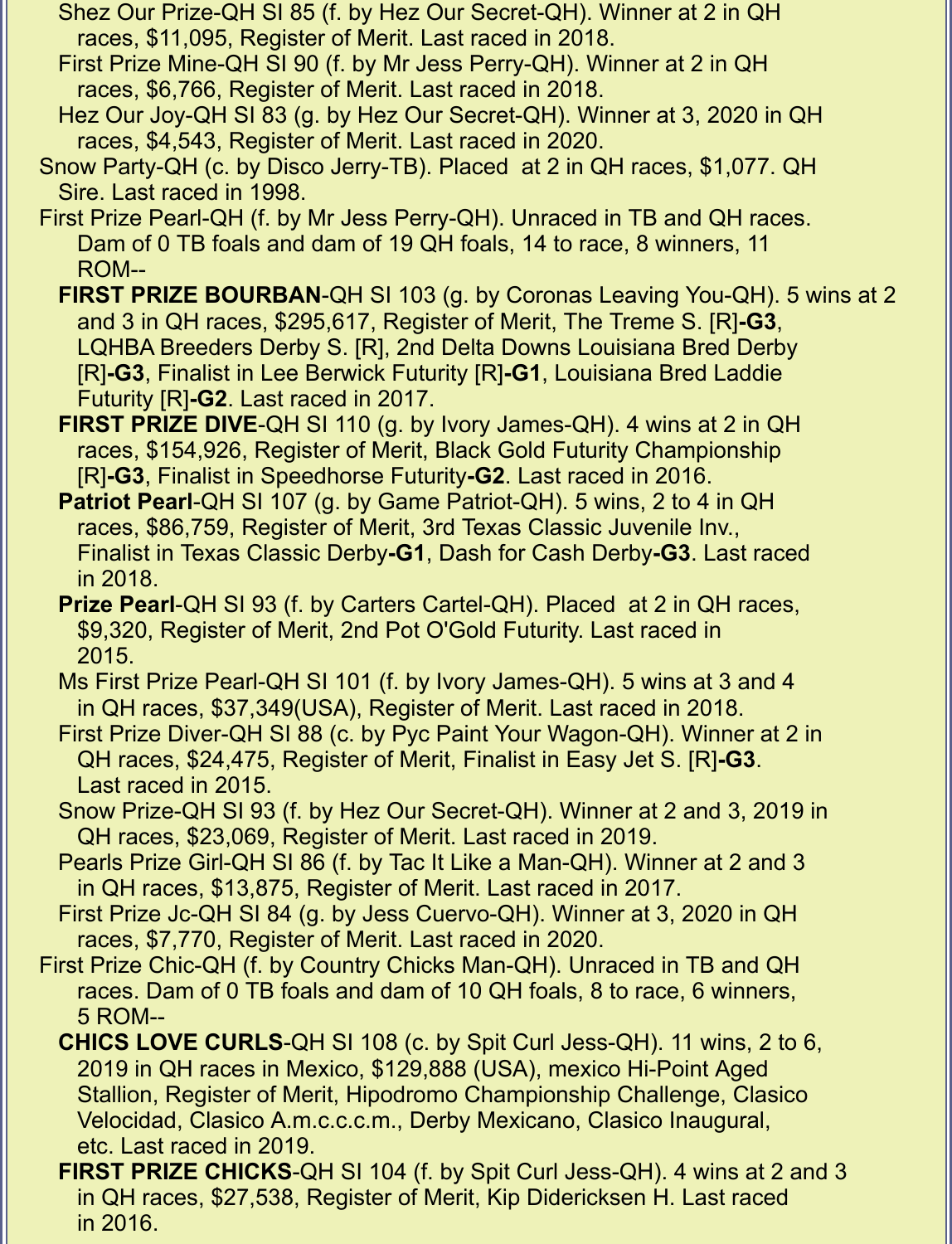- Princess Elsa-QH SI 101 (f. by Spit Curl Jess-QH). Winner at 2 and 5, 2019 in QH races, \$10,210, Register of Merit. Last raced in 2019.
- Is It Over-QH SI 81 (g. by Pyc Paint Your Wagon-QH). Winner at 2, 2019 in QH races, \$5,130, Register of Merit. Last raced in 2019.
- Paint That Chic-QH SI 84 (f. by Pyc Paint Your Wagon-QH). Winner at 2 in QH races, \$4,733, Register of Merit. Last raced in 2018.
- Coronado Country-QH (f. by Coronado Cartel-QH). Winner at 2 in QH races in Mexico, \$2,340 (USA). Last raced in 2019.
- First Prize Dance To-QH (f. by Disco Jerry-TB). Unraced in TB and QH races. Dam of 0 TB foals and dam of 4 QH foals, 3 to race, 2 winners, 3 ROM--
	- **First Prize Man**-QH SI 99 (c. by Heza Fast Man-QH). 3 wins at 3 in QH races, \$43,657, Register of Merit, 2nd SLM Big Daddy S., Finalist in Two Rivers S.**-G3**. Last raced in 2009.
	- Special First Prize-QH SI 107 (c. by Eyesa Special-QH). 3 wins at 3 and 4 in QH races, \$64,534, Register of Merit, Finalist in Sunland Park Winter Futurity**-G2**. QH Sire. Last raced in 2010.
- First Prize Dance-QH (f. by Disco Jerry-TB). Unraced in TB and QH races. Dam of 0 TB foals and dam of 7 QH foals, 3 to race, 2 winners, 1 ROM--
	- This Perks Can Dance-QH SI 94 (f. by Dash for Perks-QH). Winner at 2 and 3 in QH races, \$26,352, Register of Merit, Finalist in Oklahoma Derby**-G3**. Producer. Last raced in 2005.
	- #Perks Prize-QH (f. by Dash for Perks-QH). Winner at 2 in QH races, \$4,050. Last raced in 2002.
- Fast Mans Prize-QH (f. by Heza Fast Man-QH). Unplaced in 1 start in QH races. Last raced in 2006. Dam of 0 TB foals and dam of 15 QH foals, 11 to race, 8 winners, 11 ROM--
	- **FAST PRIZE MIKE-QH SI 101 (c. by Pyc Paint Your Wagon-QH). 4 wins at 3 and**  4 in QH races, \$134,605, Register of Merit, Eastex H.**-G2**, Evangeline Downs Derby - Division 1, 2nd Dash for Cash Derby**-G2**, Finalist in Remington Park Inv. Championship**-G1**. Last raced in 2013.
	- **One Fast Wagon**-QH SI 105 (f. by Pyc Paint Your Wagon-QH). 4 wins at 2 in QH races, \$144,819, Register of Merit, 2nd TQHa Sale Futurity [R]**-G2**, Finalist in Texas Classic Futurity**-G1**, Harrah's Entertainment Futurity**-G3**. Producer. Last raced in 2013.
	- **Prize Jive-PT SI 95 (f. by Country Quick Dash-PT). Placed at 3 in QH** races, Register of Merit, 3rd Foxy Lady S. Last raced in 2012.
	- Pyc Look At Me-QH SI 96 (g. by Pyc Paint Your Wagon-QH). 4 wins, 2 to 4 in QH races, \$48,862, Register of Merit. Last raced in 2015.
	- Hiclass Deb-QH SI 103 (f. by Hiclass La Jolla-QH). 4 wins, 2 to 5 in QH races, \$40,871, Register of Merit. Last raced in 2017.
	- Virtuous Jess-QH SI 96 (g. by Mr Jess Perry-QH). Winner at 4 in QH races, \$32,080, Register of Merit, Finalist in TQHA Sale Futurity [R]**-G2**. Last raced in 2015.
	- The Chaparral Cat-QH SI 92 (g. by Red Storm Cat-QH). 3 wins at 2 and 4 in QH races, \$21,535, Register of Merit. Last raced in 2016.
	- Fast Zoomin Man-QH SI 91 (g. by Shazoom-QH). Winner at 3 in QH races, \$11,766, Register of Merit. Last raced in 2013.
	- Fly Fast Fly-QH SI 90 (g. by Fly Jess Fly-QH). Winner at 2 in QH races,